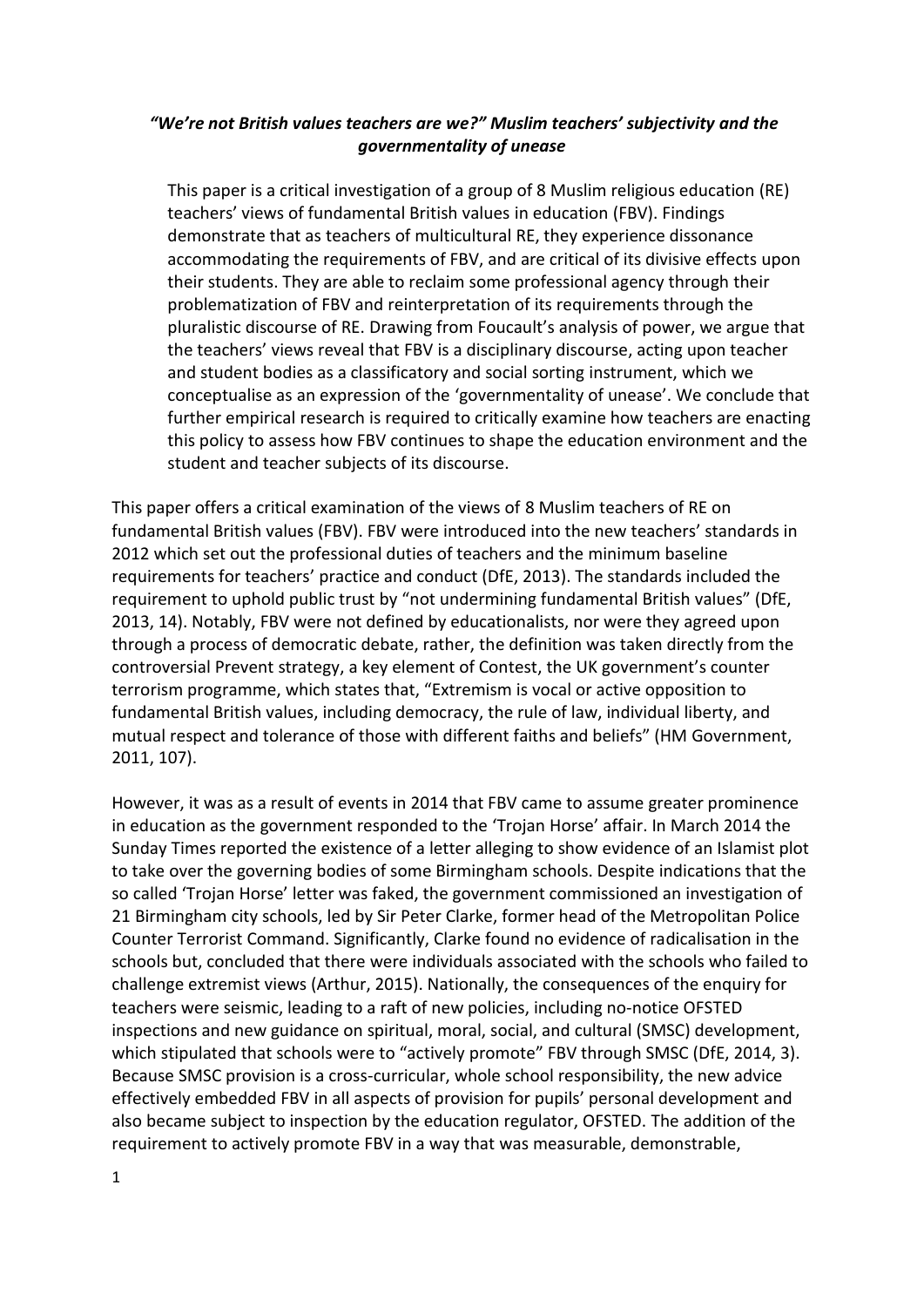auditable and amenable to judgement by inspection teams, placed FBV at the heart of the frameworks used to regulate and monitor teachers. Despite the espoused cross curricular aims of SMSC, religious education was singled out by Lord Nash, Parliamentary Under Secretary of State for Schools, as a having a special role to play in the promotion of FBV. Effectively, a civic nationalist security agenda in which FBV served as the discursive bedrock for SMSC had been introduced into all aspects of school life, including the pluralistic space of RE. For Robin Richardson, former director of the Runnymede Trust, the moral panic of this enquiry only served to lend emotional energy to pre-existing agendas, fashioned within the clash of civilizations discourse of the war on terror to reinforce, "Islamophobic tropes, fantasies and simplifications" (Richardson, 2015, 40).

### **Reasons for this study**

This paper aims to make a contribution to the critical literature on FBV by examining the dilemmas faced specifically by Muslim teachers working in this volatile policy context. The teachers we interviewed have to negotiate this environment in which being a Muslim is a "precarious designation" (Lynch, 2013, 241). As teacher educators, it is our view that the introduction of FBV into education policy and practice positions teachers as the instruments of state security through the requirement to monitor their students for signs of radicalisation, including "non -violent extremism" (HM Government, 2015, 3) defined as the creation of an "atmosphere conducive to terrorism" (HM Government, 2015, 6). The tensions these requirements produce are particularly acute as they are experienced by Muslim teachers working within a context of pluralistic RE yet required to promote a form of civic nationalism incompatible with their critical multicultural practice. As members of a community positioned as suspect, the Muslim teachers' narratives offer a particularly effective lens through which we are able to undertake a critical investigation of the effects of accommodating policies which entail uneasy shifts in personal and professional positioning and practice.

Our research questions were formulated to investigate teacher views of FBV in order to gain insights into the effects of these policies on teacher subjectivity and teacher- student relationships, as follows:

- How do the teachers understand their positioning in relation to FBV? Do they problematise the requirement or are they able to accommodate it?
- As its points of articulation, how do the teachers view the implementation of FBV in practice? How do they perceive its effects on their students?
- How do the teachers interpret this policy discourse? In what ways are FBV open to interpretation, adjustment and re-appropriation?

Methodologically, our investigation and analysis draws upon a Foucauldian understanding of subjectivity and the ways in which power relations in education policy discourse shape teacher subjectivity. Describing the aim of his work Foucault stated, "I have tried to discover how the human subject entered 'games of truth'…like those that can be found in institutions or practices of control" (Foucault, in Lotringer, 1996, 432). We aim, therefore, to critically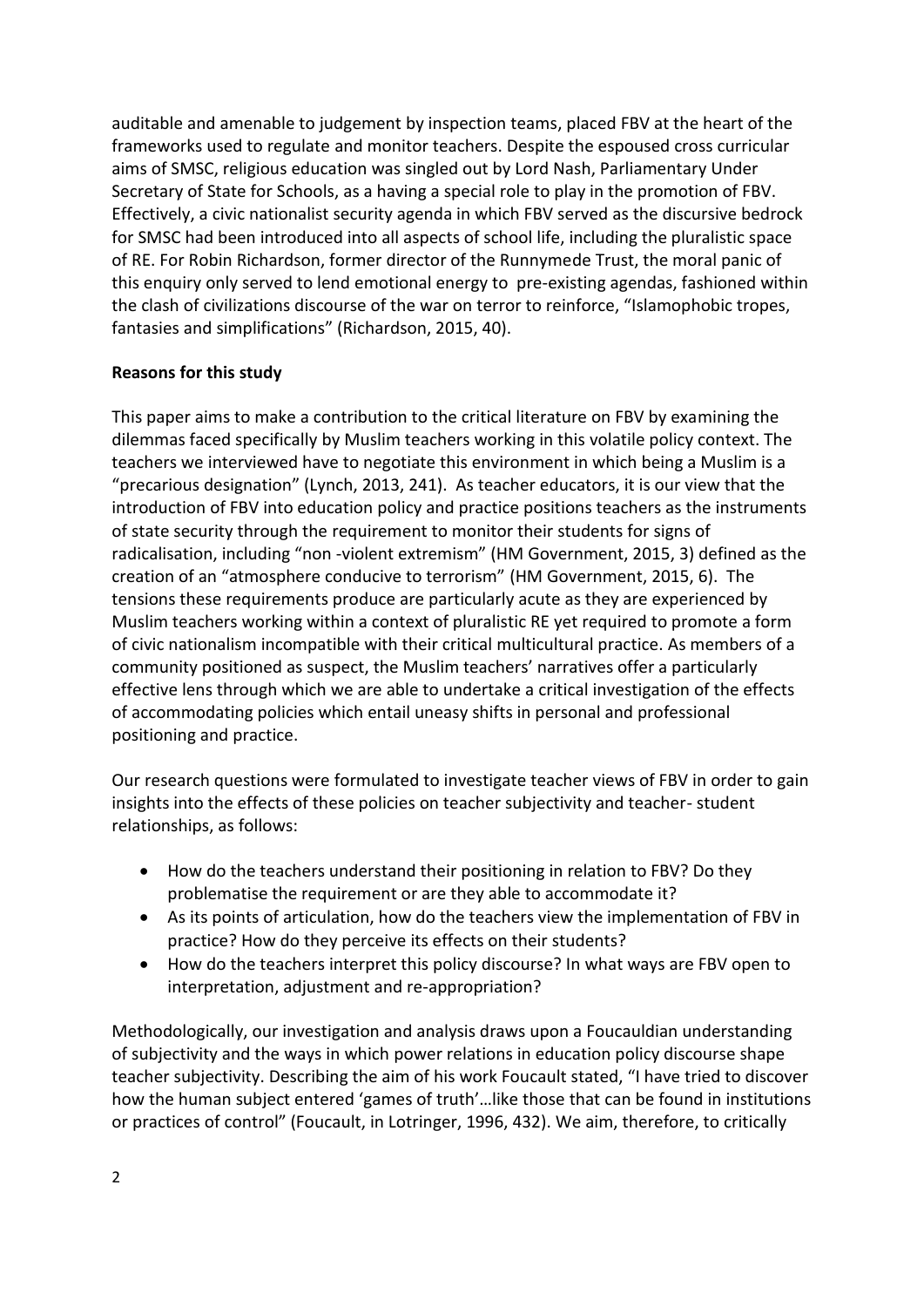report on the positioning of Muslim teachers and the dilemmas they experience as they negotiate what we characterise as the "game of truth" of FBV.

The first section of this paper offers a critical examination of the provenance of FBV within the wider geo-political environment of the war on terror and its effects on UK education policy. This analysis provides the context for situating Muslim teacher subjects in a milieu of unease where Islam has become racialised and policy discourse exacerbates age- old racial binaries (Taras, 2013). We characterise this policy environment as one shaped by a "governmentality of unease" (Bigo, 2002).

The second section of the paper is a presentation and analysis of the teachers' narratives which reveal the challenges of alignment to a discourse that they regard as problematic both for themselves as Muslim subjects and their students. The governmentality of unease permeates the data we present revealing evidence of the ways FBV creates divisions, acting upon teacher and student bodies as a "social sorting" instrument.

## **Education policy in the fog of war**

The philosopher John Brenkman states that political thought post 9/11 has been pervaded by the "fog of war" (Brenkman, 2007). From our Foucauldian perspective we argue that this fog has permeated the British education system at all levels of the chain of delivery, from government policy making, to its implementation at the "capillary" level in the classroom. It could be said, therefore, that the war on terror is constituting social and power relations in our educational institutions. Through their operation as an ensemble of rules, practices and calculations (Foucault, 2009), we argue that the policies, statutory duties and requirements placed upon teachers by FBV and Prevent, produce a truth about what constitutes an admissible existence as a British subject. In his 2011 Munich speech David Cameron identified "state multiculturalism" as a factor in weakening the collective British identity FBV purports to reassert. In multiculturalism's place, Cameron advocated a "muscular liberalism" that offers a defence of "our way of life" (Cameron in Dearden, 2015). However, this game of truth in which *democracy* is a fundamental British value entails paradox. While liberal western governments are organised on the basis of maintaining peaceful civil societies within their own borders, the US, UK and their allies have prosecuted efficient and ruthless wars on the basis of unverified threats posed by alleged Iraqi weapons of mass destruction and links to Al-Qaeda, thus desiccating the very democratic institutions and values they claim to defend (Brenkman, 2007).

#### **The governmentality of unease**

Ostensibly benign, soft surveillance and social sorting techniques such as the referral of individuals considered to be at risk of being drawn into terrorism, to Channel, the UK government's de-radicalisation programme and the Prevent duty (DfE, 2015), have become a governmental necessity, "to classify those that don't fit into the new framework of governance that the liberal state has sought to create post 9/11" (Morgan, in Vardalos, Letts, Teixeira, Karzai and Haig, 2009, 75). Channel is part of the Prevent duty and forms the multi-agency programme local authorities are required to have in place under duties placed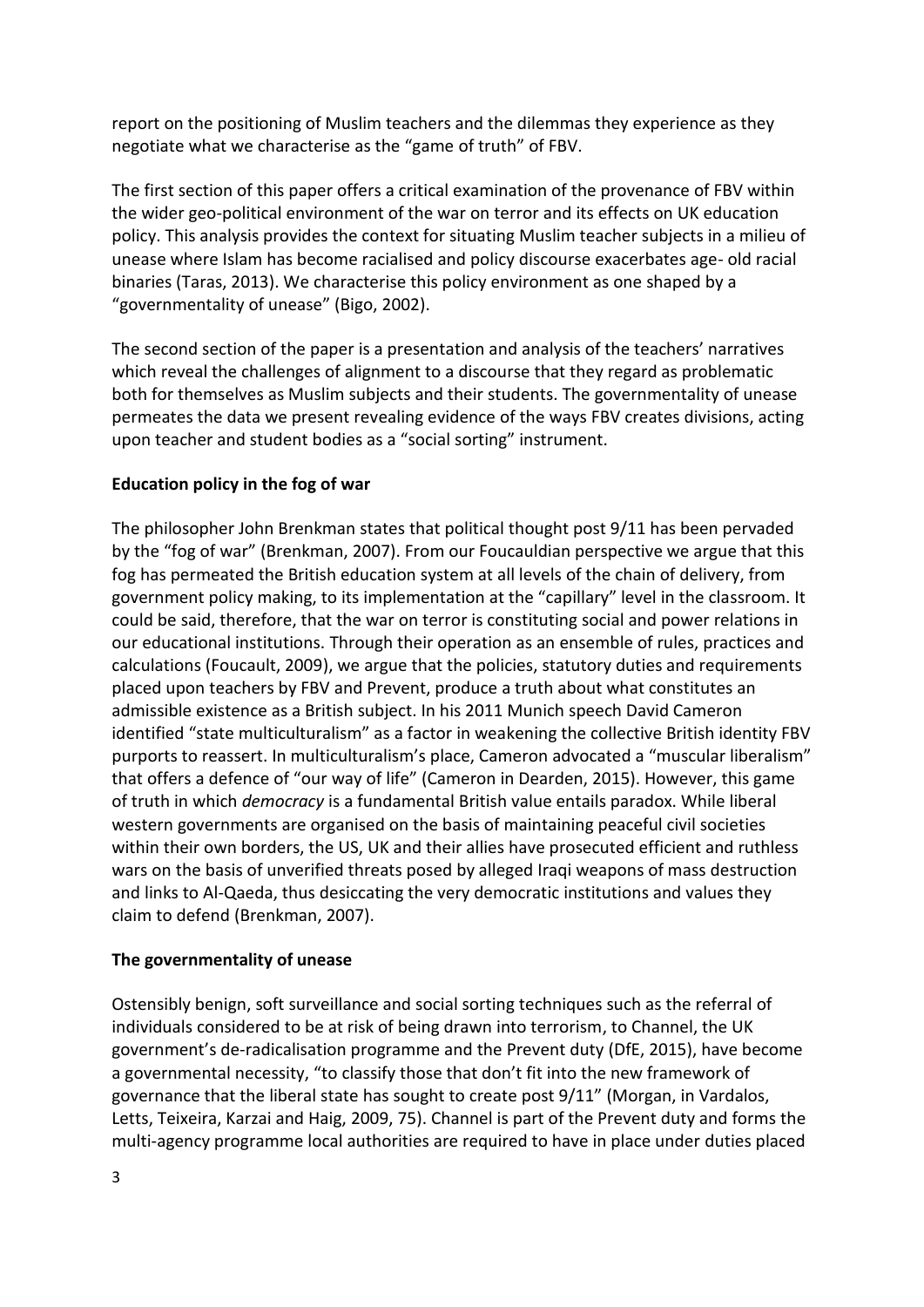on them by the Counter-Terrorism and Security act of 2015 (Great Britain Parliament, 2015) to provide support for individuals at risk of radicalisation. Channel panels involve representatives from education, social services, police, and probation services. Since its introduction in 2006 the number of referrals to Channel has increased annually. The latest figures released by the Home Office in 2017 revealed a rise in from 3,934 in 2014, to 7,631 over the 2015-2016 period (Home Office, 2017, 4). A disproportionate number of the referrals (65%) were of young males, under the age of 20, for alleged Islamist extremism. These figures have prompted accusations of inadequate training for professionals such as teachers (Halliday, 2016) who are making the highest numbers of referrals (Home Office, 2017). As Kundnani has argued the way Prevent has been operationalised with more resources and Police counter terrorist activity focussed on authorities with the largest Muslim populations suggests the deliberate targeting of Muslim communities, "in effect constructing the Muslim population as a suspect community" (Kundnani, 2009, 6). Increased police presence is interpreted by Kundnani less as a partnership between local communities and the authorities, but as surveillance, "to gather intelligence on Muslim communities…to then facilitate interventions such as the Channel programme" (Kundnani, 2009, 6).

Technologies such as Prevent and Channel are "soft" in so far as their stated aim is rehabilitation and reform. However, from the Foucauldian perspective of this analysis we argue that their purpose is "disciplinary", to produce the "right dispositions" in teachers and students through their subjection to the norms of FBV (Foucault, in Faubion, 2002) thus enabling governments to "affirm their role as providers of protection and security and to mask some of its failures" (Bigo, 2002, 3). As a mode of governmental power this is what Bigo characterises as the "governmentality of unease" (Bigo, 2002). The term "governmentality" is a semantic combination of "government" and "mentality" meaning, "'mentalities of rule' – how government is justified and rationalised" (Gillies 2015, 67). The statutory requirements of the teachers' standards position teachers as the instruments of this governmentality. This, we argue, is evidence that British education practice has become one of the racialized and securitized sites of the domestic war on terror (Elton-Chalcraft, Lander, Revell, Warner and Whitworth, 2016; Farrell, 2016). As a discursive site for the critical interrogation of this "governmentality of unease", the Muslim teachers' narratives offer a critical lens through which we can undertake the "real political task" of scholarship, that is, "to criticize the workings of institutions, which appear to be both neutral and independent…in such a manner that the political violence which has always exercised itself so obscurely through them will be unmasked, so that one can fight against them" (Foucault, in Chomsky and Foucault, 2006, 41).

#### **Teachers and British values**

Critical literature on the implementation of FBV demonstrates how education is a site, "where policy and practice, regulation and discipline intersect and subjects are produced" (Ball, 2013, loc 1395 of 3328). The earliest studies report on the inclusion of British values in the citizenship curriculum, highlighting the assimilationist discourse of new Labour community cohesion policy (Maylor, 2010; Jerome and Clemitshaw, 2012). Lander's (2011) investigation of white ITE students found a lack of reflexivity about white privilege and an attendant inadequacy in their ability to deal with race related issues in school, findings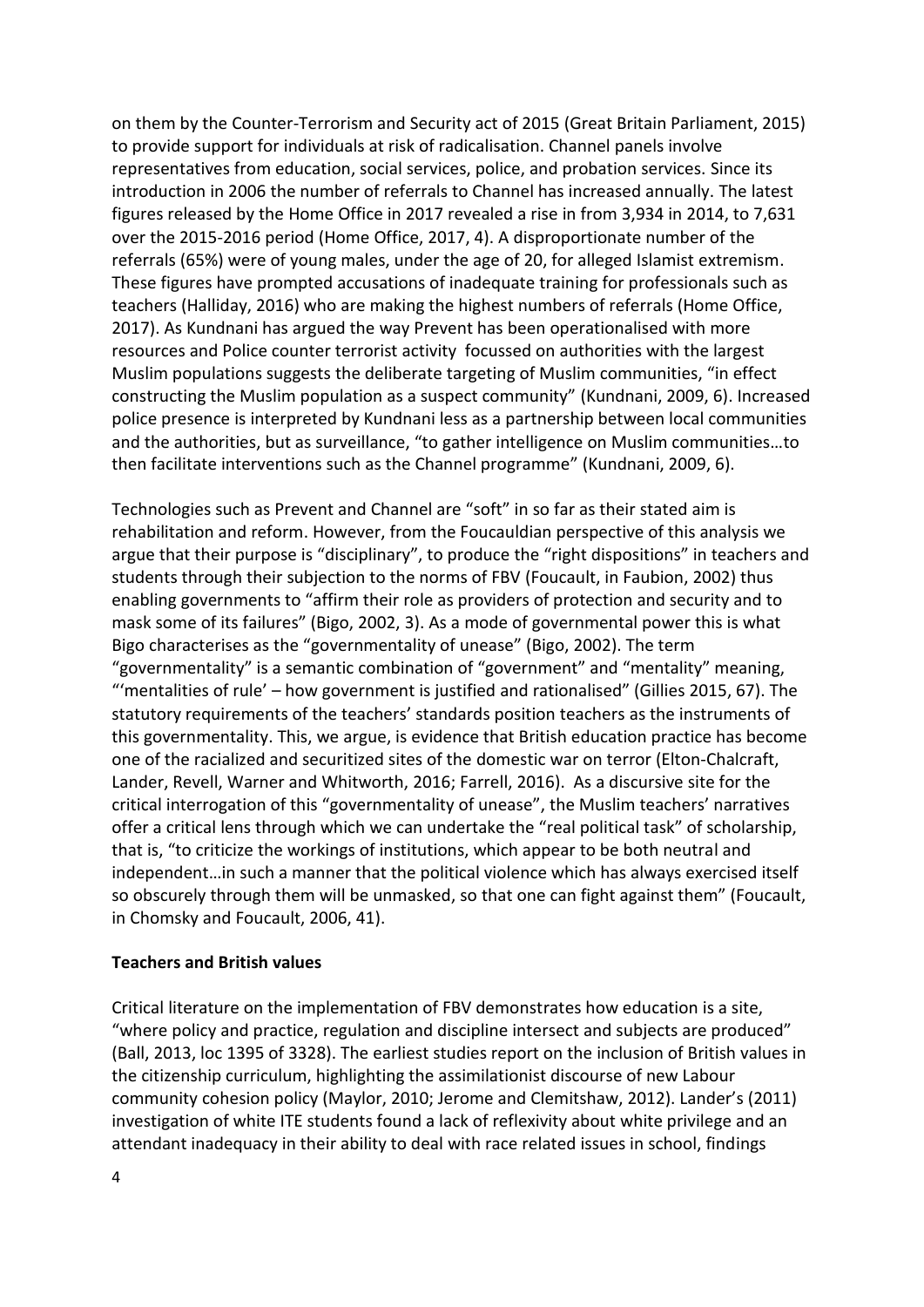which confirm the impact of post- race neoliberalism on teacher identity. Keddie (2014) found that that FBV promoted an assumption amongst some teachers that affiliation with Britishness promotes social cohesion, highlighting the penetration of assimilationist discourses of community cohesion into teachers' practice.

More recent studies, have found both evidence of teacher compliance expressed in terms of an "us and them" binary (Smith, 2016) and teacher criticality expressed as willingness to problematise the notion of uniquely British values (Farrell 2016; Maylor, 2016). Panjwani's study (2016) is of note as it investigates Muslim teachers' views of FBV. The teachers report little conflict with FBV, however, they are concerned by the potential of Prevent to alienate pupils and to transform their role into government watchdogs. Similarly, Elton-Chalcraft et al (2016, 1) conclude that the inclusion of FBV in statutory documents is de facto a politicisation of the profession which positions teachers as state instruments of surveillance.

The 8 teachers who participated in our study are aged between 21 and 37. The majority (7) are under 30 and the average age of the participants is 25. These young British Muslims have grown up and begun their careers in an environment shaped by social and political transformations which follow the "new geopolitical rules devised post 9/11" (Gilroy, 2005, 3). Their subjectivities have been fashioned within an unstable policy ethno-space in which multi culturalism has been denounced and the assimilationism of new Labour's community cohesion policies has been reduced to civic nationalism by the Conservative government (Jerome and Clemitshaw, 2012). This is an environment in which Muslims, particularly, young Asian males, find themselves constructed as the new folk devils of an Islamophobic moral panic (Shain, 2011). Within this war on terror discourse the role of the state has recalibrated from welfarism to securitism, "no longer 'caretaker' but 'traffic cop'" (Kapoor, 2013, 1040). These political shifts were given impetus by the events of 9/11 and the northern riots of 2001. Notably, the authors of the Cantle report (Home Office, 2001) on the northern riots placed responsibility for the structural racisms that produced the violence, "on Muslim communities to become better citizens…taking attention away from the state to provide the resources to create the necessary economic infra structure to do so" (Abbas, 2011, 148). Our participants find themselves negotiating this policy terrain, where national unanimity has replaced pluralism and, "homogeneity rather than diversity provide the new rule" (Gilroy, 2005, 2).

The teachers interviewed in this paper are pre and in service teachers of RE. We wish to highlight the tensions between FBV and the pluralistic model of RE espoused by the RE Council (RE Council, 2013). The dominant pedagogical discourse of RE remains phenomenological, aiming at non-judgemental understanding of religion (Miller, 2013). Until recently RE has been largely marginalised by policy makers, left out of the national curriculum and the English Baccalaureate. RE still remains on the peripheries of the basic curriculum but its capacity to serve strategic governmental objectives has resulted in a new and politicised focus as a vehicle for promoting FBV. When data collection for this study commenced (February 2015) the Parliamentary Under-Secretary of State for Schools, Lord Nash, had just written to local authority Standing Advisory Councils on RE (SACRE) emphasising the centrality of RE to the government's promotion of community cohesion and SMSC (Nash, 2015). Nash's letter is couched in the language of security, using the Trojan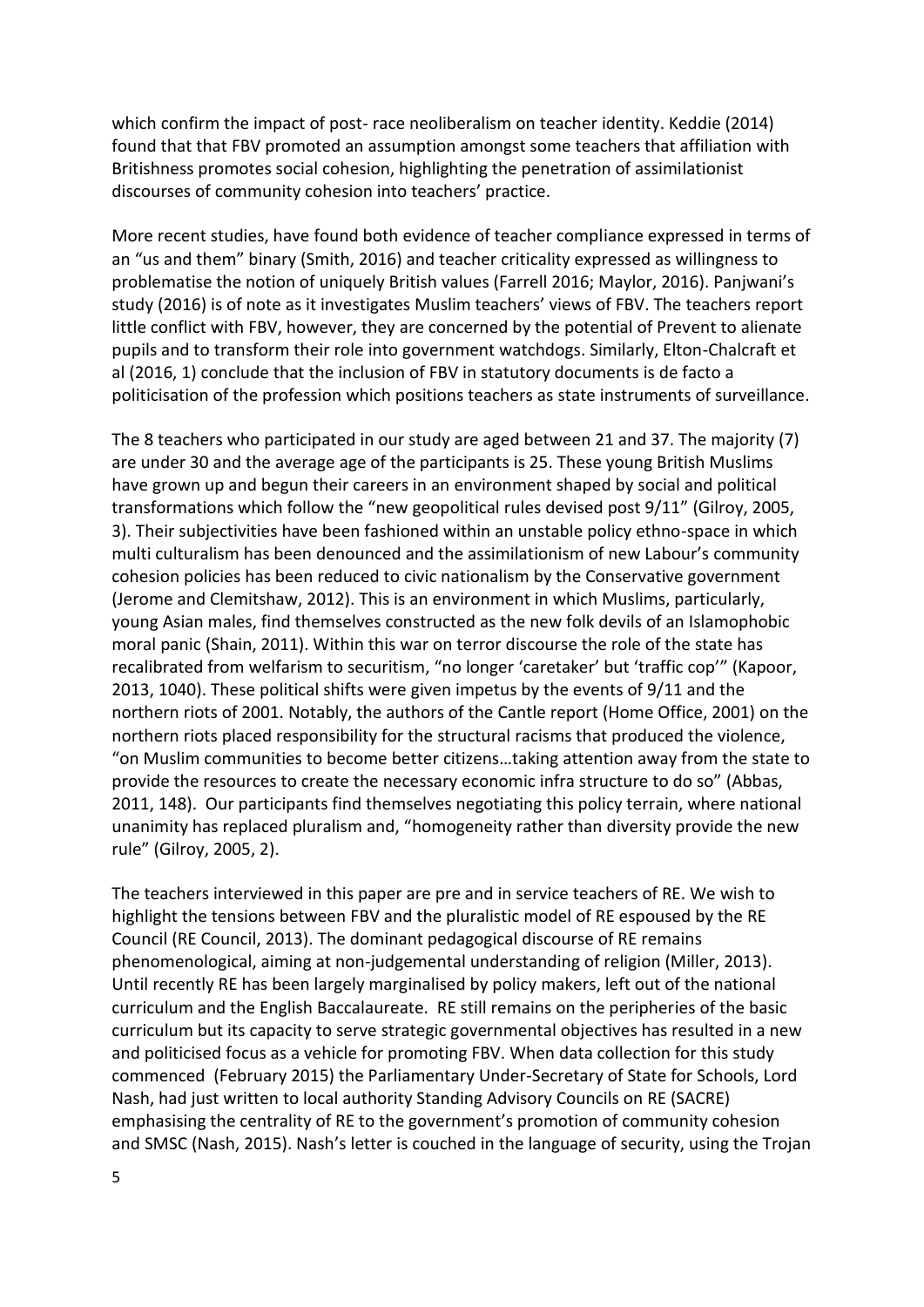horse enquiry as its rationale, "The recent events in Birmingham have also highlighted the importance of all schools teaching the fundamental British values… In some schools in Birmingham, inappropriate religious education teaching and a distorted school ethos served to undermine those fundamental British values" (Nash, 2015). The second phase of data collection took place in late December 2015 in a geopolitical context of heightened tension in the wake of the Paris attacks.

Lord Nash's letter to SACREs identifies RE as a site for the promotion of FBV. It might be argued therefore that RE is at risk of becoming securitised as Revell states, "RE is more likely than some subjects to fall under the regulatory gaze because its subject content involves diversity, values and morality" (Revell, 2015, 59). Given this analysis, the views of RE teachers matter. For the Muslim teachers there is a type of double othering, already positioned by an assimilationist discourse which associates difference with dissent, and as potentially suspect themselves, Muslim teachers have to negotiate the incitements of this game of truth and retain professional and personal integrity.

#### **Methodology and theoretical framework**

Foucault argued that the essential task of critical social analysis in modern liberal societies was to make visible the asymmetrical power relations operating through governmental games of truth by trying to *change* the "political, economic, institutional regime of the production of truth", in order to constitute a new agonistic "politics of truth" (Foucault in Rabinow, 1991, 74). We deploy Foucault's concepts of governmentality, bio-politics and discipline as our analytical tools to undertake this critical task by problematizing the truths and norms mobilised by the FBV discourse.

Governmentality is a bio-political form of power in contrast to the sovereign power of the monarch in feudal society. Significantly, bio-political power works to control, monitor, "optimize and organize the forces under it", it is, "a power bent on generating forces, making them grow, and ordering them, rather than one dedicated to impeding them, making them submit or destroying them" (Foucault, 1998, 136). The management of the population as a resource in the national interest is the predominant concern of bio-political regimes. This governmental power over life evolved in two forms: "discipline", which focuses on the correction, training, and the normalization of individual subjects in social sites such as schools, hospitals, and prisons and "regulation" which takes the population, the "species body" as its target (Foucault, 1998).

Central to our analysis is Foucault's insight that modern governmental societies operate around regimes of truth that produce dominant norms. Historically, schools are paradigmatic disciplinary institutions and tactical loci where, "the norm… can be applied to both a body one wishes to discipline and a population one wishes to regularize" (Foucault, 2003, 253). In the case of Prevent we argue that a bio-political policy rationality is operating as a regulatory strategy which has the population as its target, but is also articulated in its disciplinary form as techniques of power directed at individuals, such as Channel referrals, the requirements of FBV, the safeguarding duties placed on teachers as the agents of the Prevent duty, high stakes OfSTED inspections, curriculum audits and pay related appraisals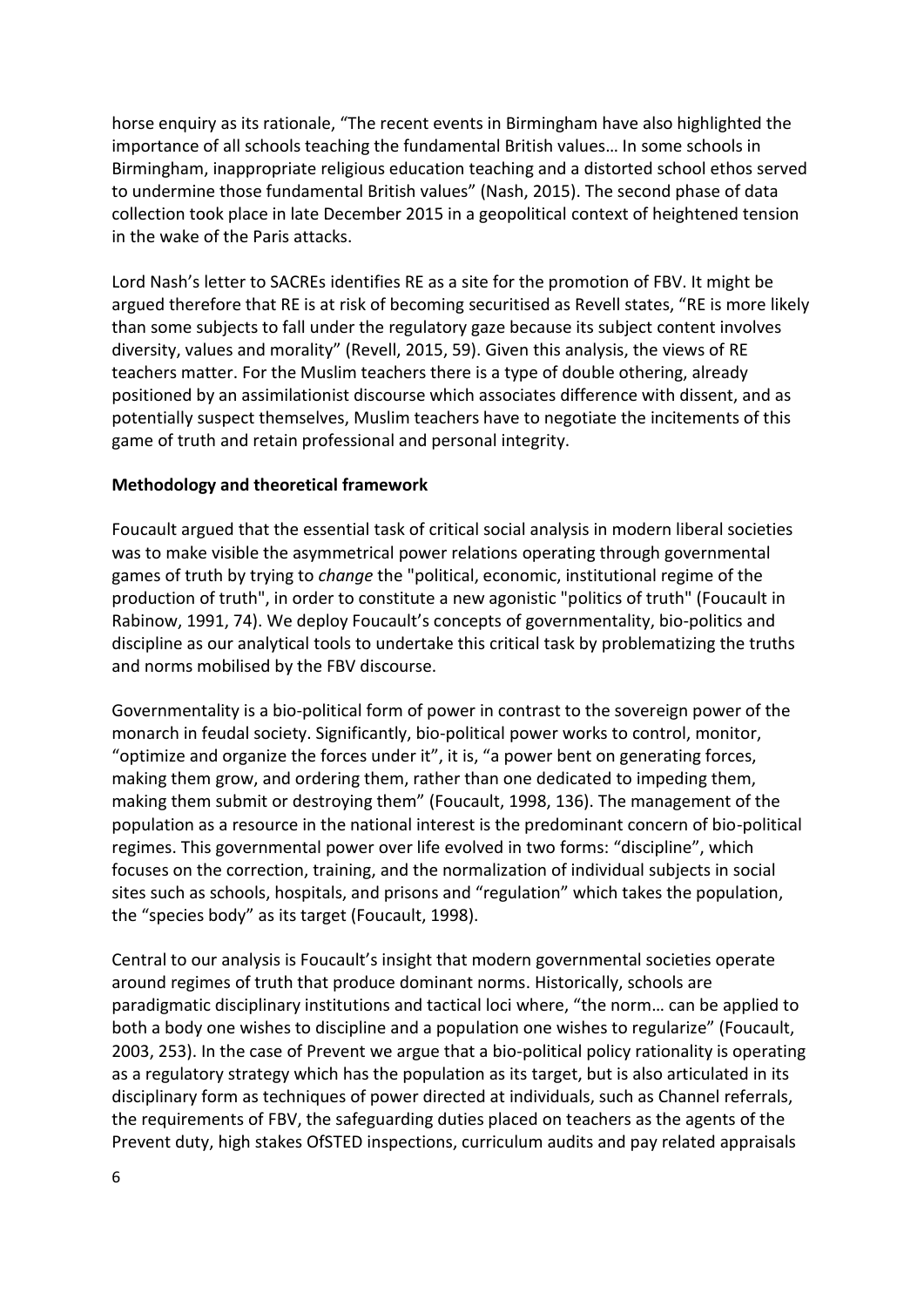of teacher performance (Appleby, 2010; Farrell, 2016). The discursive conditions created by successive governments are ideal for the implementation of Prevent. The requirements of Prevent and FBV in education have been introduced into a system already operating within a neoliberal discourse of performativity which aims at the creation of self- governing subjects.

Discipline, regulation and biopolitics are therefore, the essential instruments of security in governmental societies. The disciplinary and regulatory instruments of Prevent mobilize a normalizing civic nationalist binary constructed around notions of Britishness and the un-British other which fragments the bio-social field and "separates out the groups that exist within a population" (Foucault, 2003, 256).

Foucault's analysis of the power/ knowledge dyad is also relevant here. Prevent collects data through referrals to Channel, thus constructing vulnerable, medicalised subjects who depart from the "norm" instantiated by FBV, a phenomenon highlighted by NUS (National Union of Students) and NUT (National Union of Teachers) reports on the disproportionate number of Muslim referrals despite the fact that Muslims are a minority, constituting 5% of the UK population (Qurashi, 2016). This is how racism functions in Foucault's analysis, "to fragment, to create caesuras within the biological continuum addressed by power" (Foucault, 2003, 255).

### **Method**

The teachers interviewed belong to the initial teacher education (ITE) partnership coordinated by our University Faculty of Education in North West England. This study was approved by our University as a small scale investigation of teachers' views of FBV in order to provide a basis for further research within our partnership. The sample was therefore a convenience sample, delimited by the partnership we have access to, but importantly a religiously and culturally diverse partnership, enabling us to gain rich descriptions of the teachers' experiences of implementing FBV. All our participants were working in secular 11- 16 non- selective co-educational urban local authority or academy schools located in a large North West urban conurbation, including some of the districts that received the largest Department for Communities and Local Government Prevent funding (Kundnani, 2009, 13). The participant sample enabled us to gather the perspectives of both pre and in-service teachers potentially allowing us to gain insight into teacher subjectivity from teachers at different stages of their careers. However there is little evidence that length of service was a factor influencing the teachers' responses.

Following BERA (2011) ethical guidelines participants were provided with a full outline of the research aims. All participants gave their informed consent and received confirmation from our University Ethics Board that their participation would not compromise their role as partnership mentors or assessment of their professional practice. Anonymity was guaranteed and all the names that appear in this study are pseudonyms. The right to withdrawal was emphasised throughout the data collection process. Participants were provided with DfE documentation on FBV and SMSC in preparation for the interviews.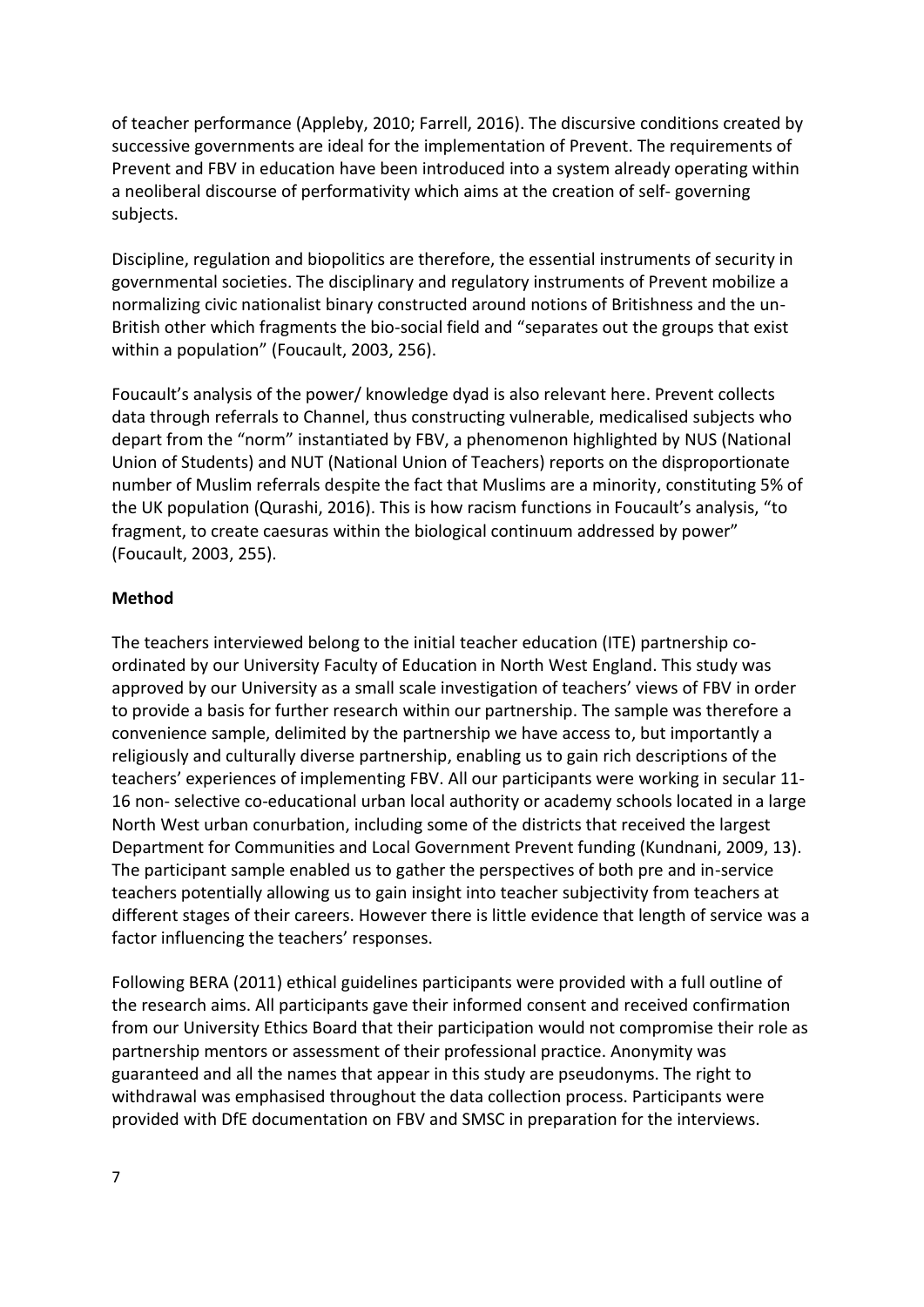### **Data collection**

As reflexive teacher educators FBV constitutes a challenge to the multicultural and pluralistic education discourse that has fashioned our professional subjectivities. We endeavour, therefore to align to Denzin's characterisation of valid qualitative research by investigating, "narratives that separate facts from stories, telling moving accounts that join private troubles with public issues" (Denzin in Denzin and Lincoln, 2003, 465). By utilizing semi-structured group and individual interviews we sought to foster an environment where participants were able to offer, "In depth, intimate stories of problematic life lived up close" (Denzin in Denzin and Lincoln, 2003, 464).

### **The participants**

All the participants are secondary teachers of RE. 5 are pre-service teachers. 3 are in service teachers and school based mentors. With the exception of Mazneen and Adam who worked in the same school and department, the other teachers worked in separate schools. Data were collected in interviews in February 2015 and December 2015. The February interviews were held in the teachers' secondary schools in meetings rooms. Individual interviews were necessitated where individual teachers were unable to join the group interviews. The December interviews were held at our university in seminar rooms. Pseudonyms appropriate to participants' age and ethnicity are used.

| Shazia-35, Pakistani heritage, female;<br>Sadia-22, Indian heritage, female; | February 2015 student teacher group<br>interview.         |
|------------------------------------------------------------------------------|-----------------------------------------------------------|
| Zahra-27, Pakistani heritage, female                                         |                                                           |
| Ikram - 35, Pakistani heritage, male                                         | February 2015 in-service teacher individual<br>interview. |
| Adam-37, Pakistani heritage, male;                                           | February 2015 in-service teacher paired<br>interview.     |
| Mazneen-26, Indian heritage, female                                          |                                                           |
| Aleeza-29, Pakistani heritage, female;                                       | December 2015 student teacher group<br>interview.         |
| Maryam-23, Pakistani heritage, female                                        |                                                           |

#### *Table 1. Participants:*

The interview questions are as follows: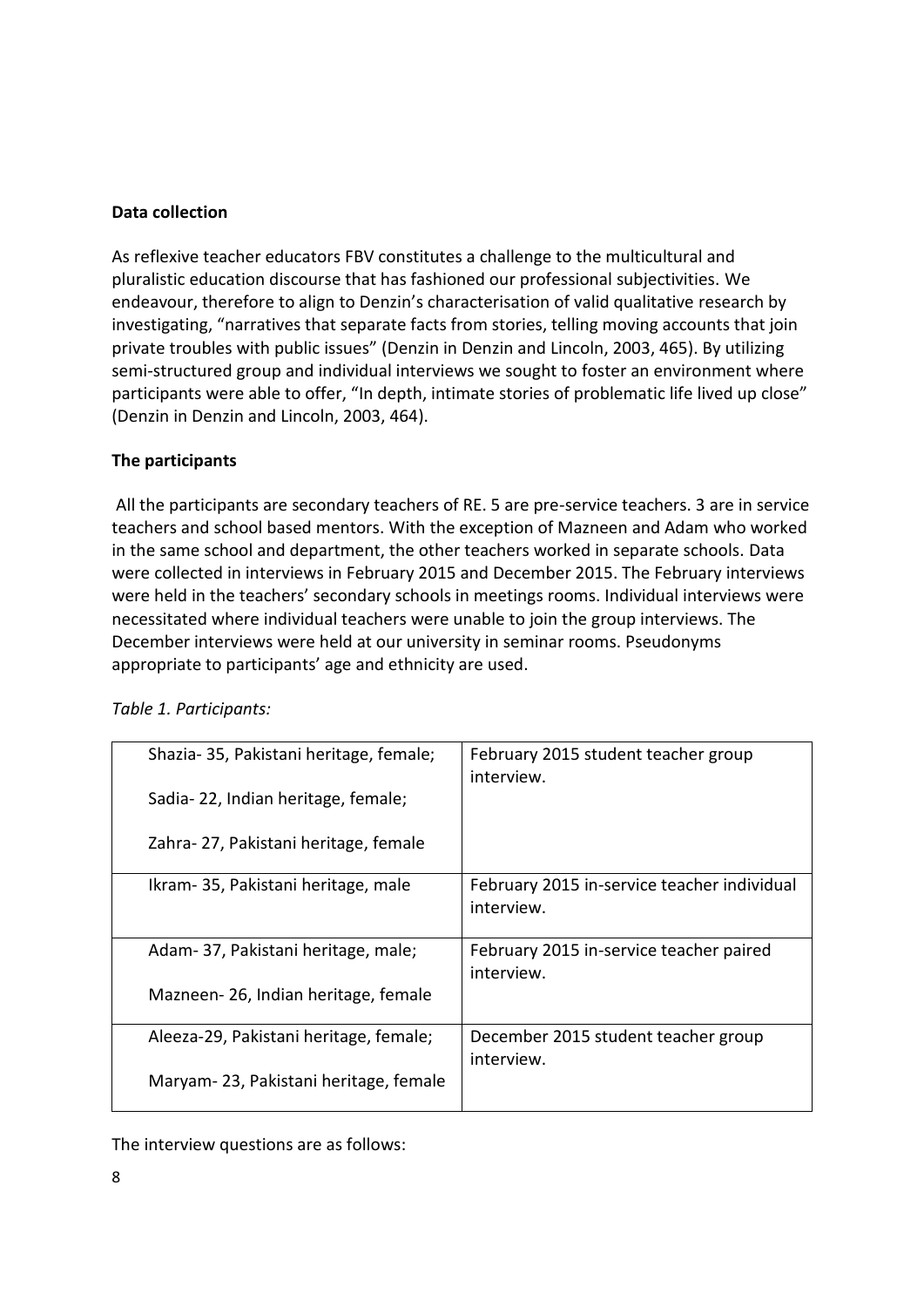- 1. What does it mean to you to be British?
- 2. In your opinion, what are fundamental British values?
- 3. As an RE teacher do you think it is your role to promote fundamental British values?
- 4. Do you think promotion of fundamental British values should be a requirement of SMSC provision?
- 5. Taking into account the possible responses of pupils, parents/guardians and communities, what are the possibilities and the constraints for teachers engaged in the promotion of fundamental British values?

Interviews are complex intersubjective spaces where meanings are constructed, contested and re-made. The teachers' narratives reveal their own contingent positioning, experiences of racism, and the dissonance between their professional self- understandings and FBV, however, as a sociological intervention the interviews function as a site of resistance where critical dialogue is privileged over the dominant managerial discourse of teacher education (Farrell, 2016, 286).

## **Main findings**

The empirical data presented in our analysis shows how the teachers question the notion of homogenous British identity. A particularly notable finding is the extent to which Muslim teachers feel that FBV will exacerbate their students' sense of being targeted and that Prevent is having the opposite effect of what it purports to achieve. The theme of war recurs throughout the interviews, perhaps providing empirical evidence for Foucault's contention that politics is a continuation of war where the reign of peace by no means neutralizes the "disequilibrium" of war but reinscribes it through policy and the "inequalities" operating through social institutions such as schools (Foucault, 1980). Conversely, the interviews also suggested that FBV could be adjusted and re-appropriated within the policy micro-spaces of the teachers' classrooms. The data was analysed thematically using the conceptual tools of Foucault's analysis of disciplinary power in order to identify dominant themes as they emerged inductively. The main themes are presented chronologically in the sequence in which the interviews took place.

## *Teacher positioning and FBV: "Are you for us or against us?"*

The discussions about British identity have a polarising effect on the teachers whose experiences conflict with a governmental account of FBV which stresses belonging and pride in a shared national heritage. In this sense education policy acts as one of the "modes of objectification" by which teachers and their students are transformed into the subjects of an imposed governmental truth about what it means to be British (Foucault, in Dreyfus, 1983, 208). The discourse of FBV requires that the teachers make choices, make claims about who they are, to state their loyalties, in relation to the disciplinary norm of Britishness and "take up the positions" constructed by the binary incitements of FBV (Ball 1997, 22).

The first sequence is taken from the February group interviews with student teachers. In response to the question 'what does it mean to be British?' Zahra and Shazia state that it is by being a resident Briton, 'even' if a person was born abroad.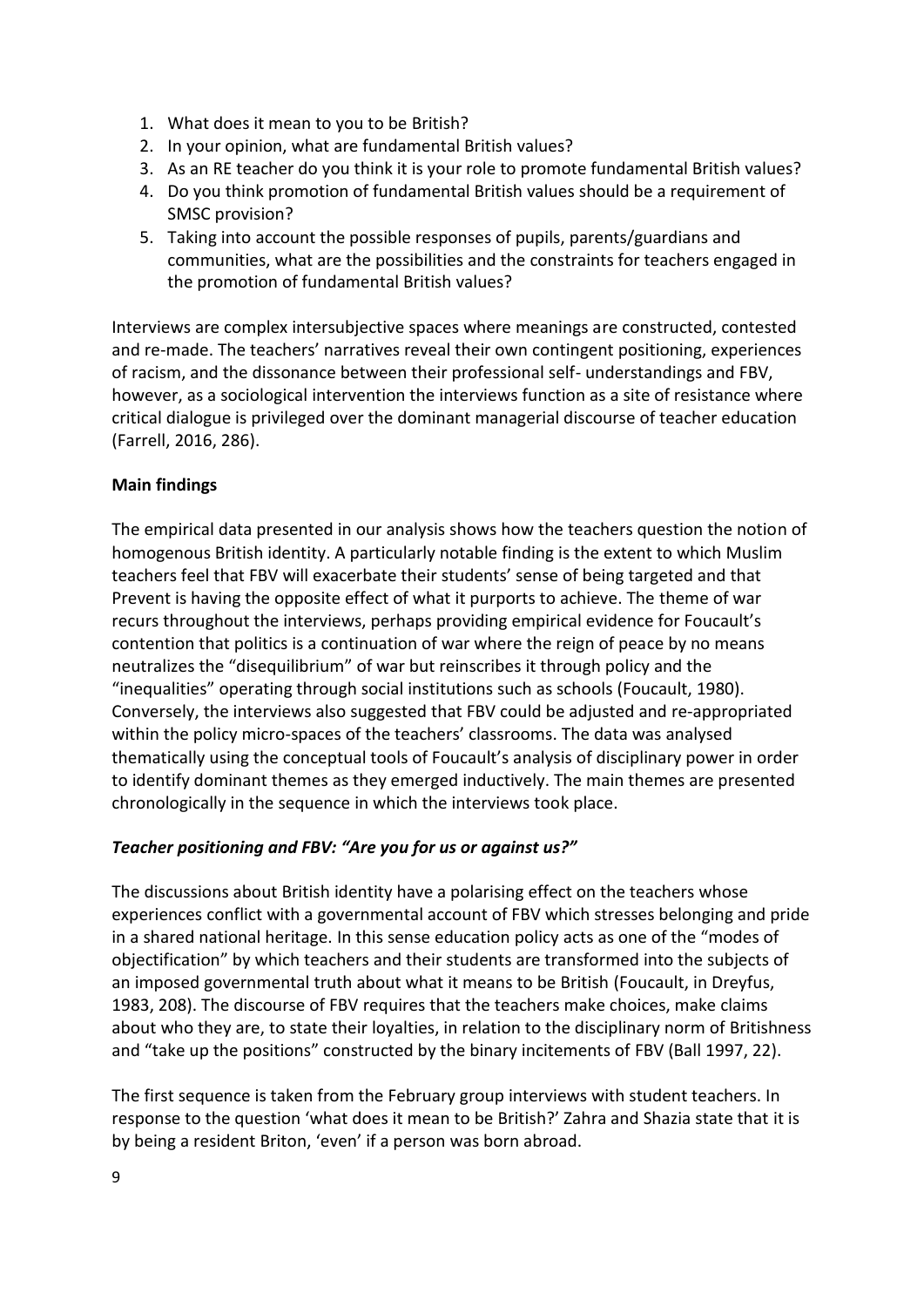Sadia challenges their definition,

Yes. Does that really mean that you are British? Because I would have said …I was born British, but I don't think a random person would class me as British. They would class me as Asian.

Sadia continues to suggest that the people who wouldn't class her as British,

Have an ideology of what British is … which would be, I think, a white person … it's interlinked, yes, with the culture, yes.

Sadia was born in the UK and was educated in the North West. However, her subjectivity is framed by the 'white' gaze which she resists by refusing to class herself as British, to the point of ticking the Asian Indian box on forms.

Zahra responds,

I would class myself as British, just because your culture is there.

Sadia questions this definition, answering,

You would always say you're British but you'd always get asked "Oh, what country are you from?" … It's the first thing that you get asked … *and I'm like born here*!

Part of Sadia's response to the ontological insecurity produced by the war on terror is a reassertion of her Islamic identity, whereas Shazia and Zahra seek to distance themselves from the 'un-British other' constructed by FBV discourse. As new teachers, they have studied hard to obtain their degrees and to gain the cultural and social bridging capitals (Abbas, 2011) valorised by a society that inflicts further symbolic violence on them through the oxymoronic discourse of FBV, a discourse which they negotiate through total identification with Britishness.

Shazia states,

Not for me, I totally feel British because we were brought up, you know, very British, we had those cultural aspects, but quite British, I've been one of the only Asians in my primary school and things like that, so I do feel very British.

Shazia offers support for British values, which she also sees as synonymous with Christianity. For Shazia, British values offer a means by which communities can unite. She expresses her view that FBV can provide a point of commonality for disaffected whites as well as what she characterises as naïve young Islamists,

I think what's gone wrong with this country is that they have been so afraid to promote Britishness because of being deemed racist if they do, if they do fly their own flag or whatever, they're deemed as racist, so because people are so afraid to be British or to be proud to be British and being British has lost its meaning and now nobody knows what it actually means.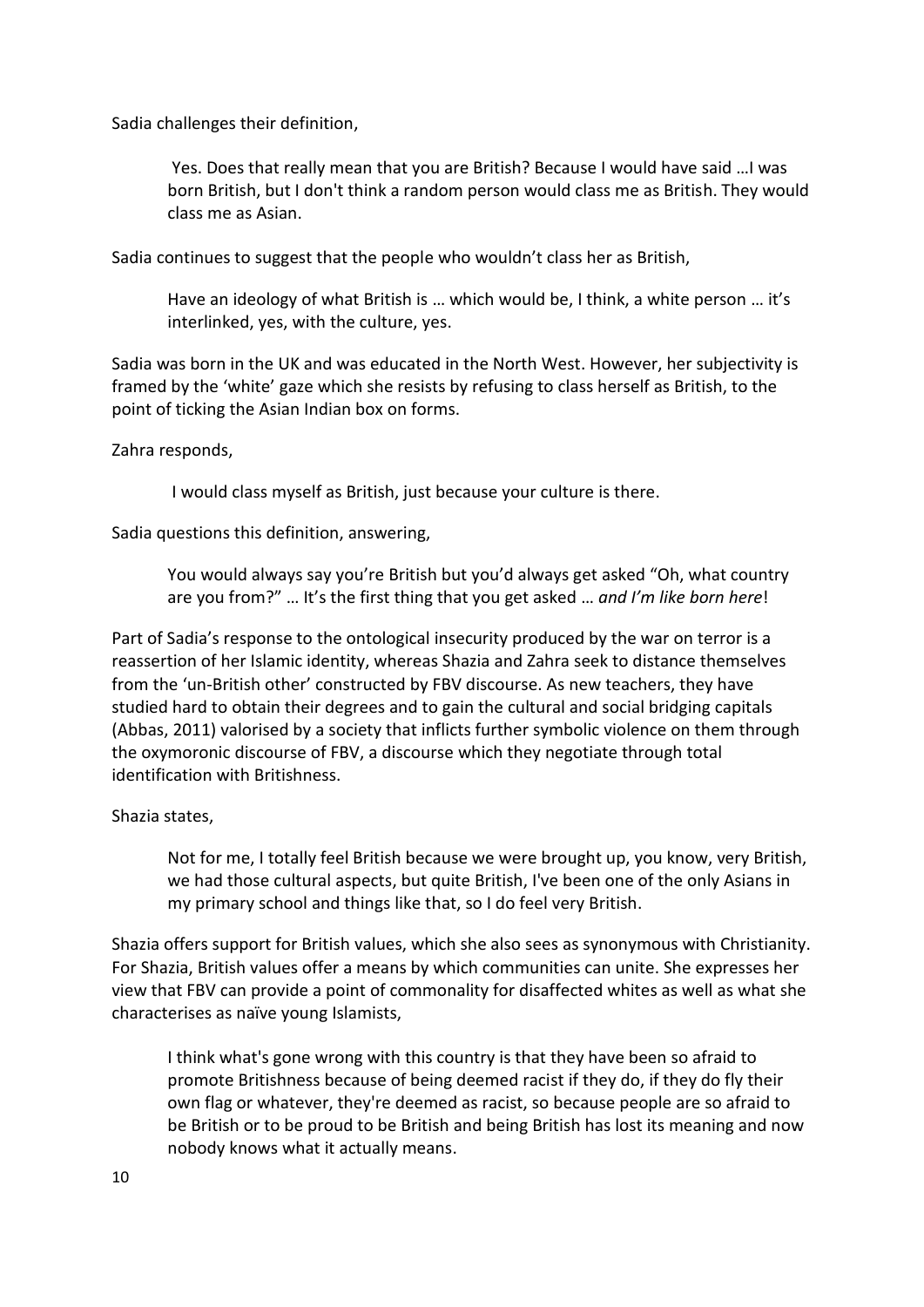However, as the interview progressed, this identification was shown to be fragile. Shazia, Zahra and Sadia talked about their experiences of everyday racism as hyper-visible Muslim women living in towns stratified by racialised no-go areas. Shazia comments,

But I'm just so sorry, it's so sad Francis but sometimes you feel safer in your own community, don't you?

The February 2015 interviews with in-service teachers revealed greater criticality about British identity and FBV. For Ikram, Mazneen and Adam, British identity has social and political significance beyond the possession of a British passport. Their constructs of Britishness have been fashioned through their personal experiences and those of their students.

For Ikram the question of British values is almost irrelevant because it conflicts with what he perceives as universal values that transcend national interests. He is concerned that people who 'feel let down' by the 'system' will be marginalised by FBV. He argues for a multicultural and pluralistic construct of Britishness. Significantly, for Ikram, Britishness is synonymous with whiteness,

Because a lot of people feel marginalised that you are no longer a British citizen because of your skin colour.

Adam's initial reaction to FBV was bemusement. He describes himself as a liberal, a 'global citizen' and he is deeply proud of his city, exhibiting a postmodern fluidity,

My ethnicity is Pakistani, my religion is Islam… But I am also British and I like to think of myself as a European, so it's part of my identity but not the sole part and it doesn't define me in totality.

His own experiences growing up in a large multi- cultural northern city led him to instinctively think of Britishness in terms of skinheads or what he described as the myth of little England, 'Carry On' and all that!'

Mazneen's experiences are shaped by the alienating effects of everyday racism on her and her family, particularly her mother 'for not speaking English'. Like Sadia, she has greater identification with her Indian Asian heritage than British identity. However the determining factor shaping Mazneen's identity was 9/11,

And so I felt that over the years especially during the time of September 11...I used to get the conversations in the streets about dress and why are you dressed [like that]? And what is that on your head? And you know the undertones of prejudice, and having gone through that it influenced me to become, and become sadly to become less British. I don't know if it is a sad thing but to become less British and to become more inclined towards, again the aspect of culture…And I don't particularly class myself as too British.

Adam agrees,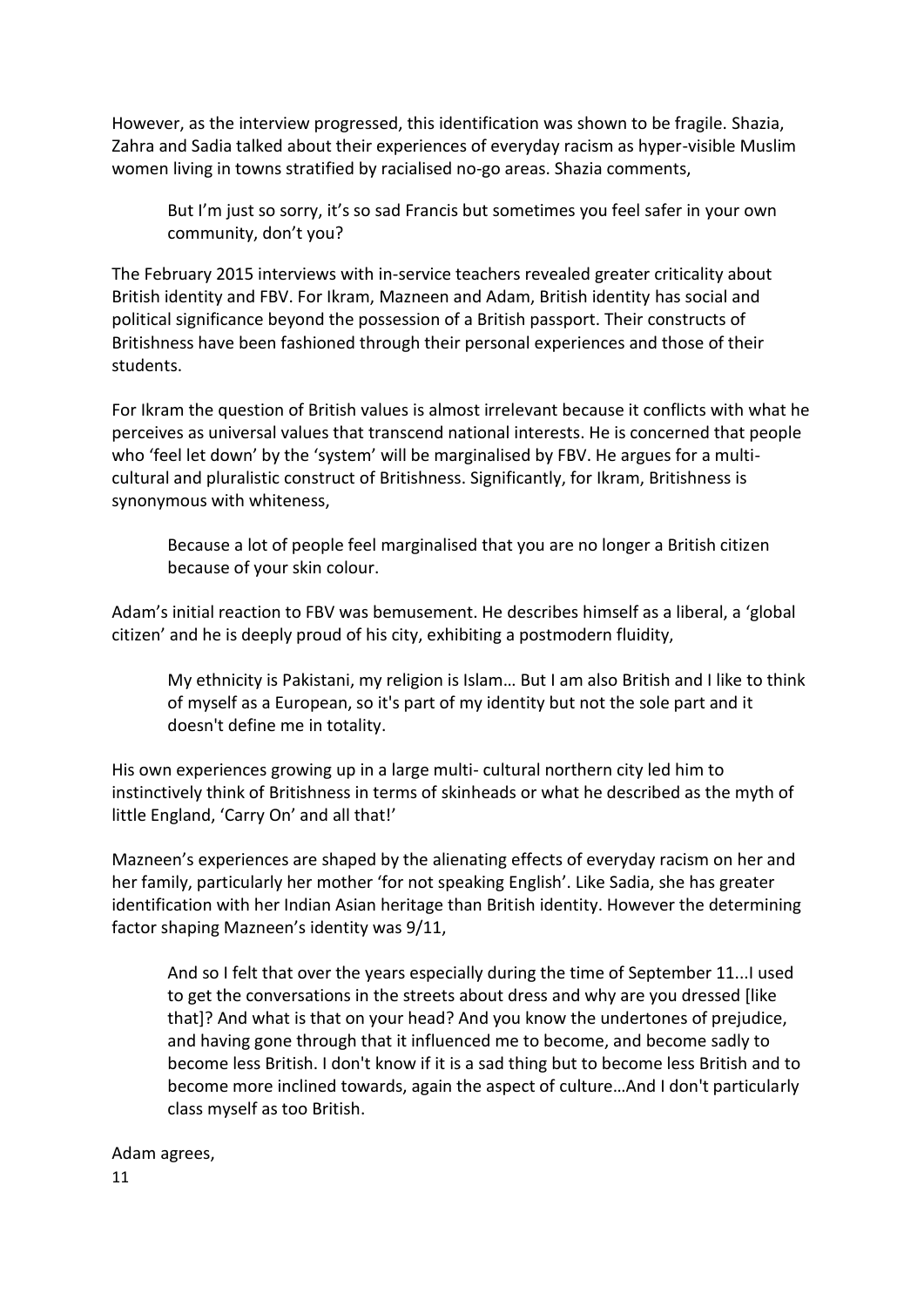Maybe it goes back to George Bush's original question… 'Are you for us or against us'?

Adam identifies an explicit relationship between FBV and the war on terror. The difficulty for teachers is to detach the potentially alienating link between "British" and teaching on values because for his students, the majority of whom are the grandchildren of formerly colonised peoples, "British" has connotations of imperialism, old and new,

And that's where we have to work to detach… but is it detachable, that's the question? Has it become the new link that is hard to break as a result of wars, and subsequent wars in Palestine or Iraq?

On realisation that the definition of FBV was taken from Prevent, both teachers agreed unequivocally that the policy was a governmental strategy. Adam states,

*That* is not what I consider British values, that's a different, that is a political agenda.

These extracts show how FBV as a form of power, "imposes a law of truth" on the teachers (Foucault, in Dreyfus, 1983, 212). Shazia's initial avowal of FBV shows that she realises there is more to this discourse than "signs, language and speech" (Foucault, 2002, 54). She knows that rebuttal risks social and professional exclusion, and despite the daily reminders of her otherness she wants to be recognised as British and wants others to recognise this in her. However, as Foucault consistently argued, where there is power, there is resistance (Foucault, 1998, 95). Sadia's, Mazneen's and Adam's repudiation of FBV is a rejection of ideological state violence which "ignores who we are individually", it is a refusal of the politics of truth operating through an "administrative inquisition which determines who one is" (Foucault, in Dreyfus, 1983, 212).

# *Implementing fundamental British values: "It feels like it's aimed at one particular group"*

The teachers are required to implement FBV, they are its points of articulation, but their day to day experiences in multi-cultural urban secondary schools give rise to anxieties about the effects of introducing British values to students who already feel that they are targeted by the forces of a dominant white society. The sense that FBV is a "dividing practice" (Foucault, 2009) that introduces a hierarchy of values is expressed in Ikram's observation,

They (pupils) might feel that their religious or cultural values might have to be pushed aside to make space for British values……there are students that I've taught which are from ethnic minorities, and now they might feel intimidated if I kept on using the words 'British values', because they might feel as though what message are you trying to get across? Are we not British? Or why is it that the word 'British' has to be mentioned all the time?

12 Adam and Mazneen described a senior leadership meeting where the Prevent agenda was discussed, compelling Adam to state his anxieties about its potential to stigmatise staff and students. They also express deep concern about the parameters of 'individual liberty'. Adam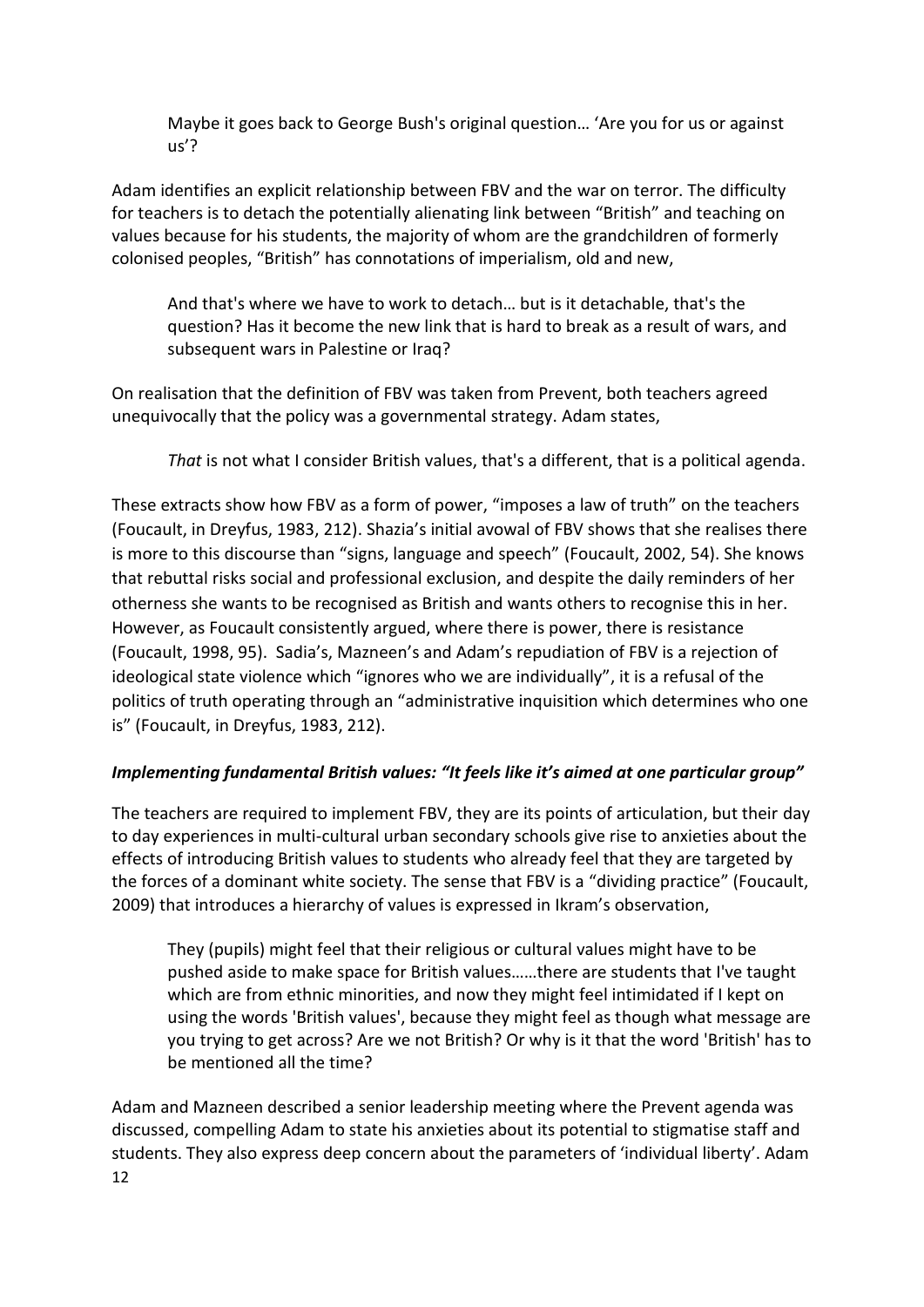described a situation in a lesson that he believes was mishandled because of the impact it would have on students already feeling stigmatised,

Earlier this year we had the horrific shooting of the cartoonist in Paris, the Charlie Hebdo affair. In our school a teacher showed those cartoons to some students. And all Hell broke loose as you can imagine. Parents were outraged, and multiple phone calls and letters demanding that an investigation be carried out. But one of the fundamental British values is freedom of expression so I am stuck there. Because as an RE teacher and as a liberal myself I will not show those cartoons at [name] High School so am I then not, as an individual, meeting that freedom of expression value which is fundamental to British life?

Adam is clear to qualify his total disassociation from restriction on expression from his personal perspective, stating, "cartoonists, draw away", but he knew the cost of that teacher's misjudgement and the negative consequences for students and their communities. This might be read as an example of illiberal liberalism operating through the politically constructed truth regime of FBV. Adam and Mazneen were concerned that Prevent could turn teachers of RE into informants misinterpreting ordinary teenage behaviour as radicalisation. Mazneen gave an example of a scenario where their fears were being materialised. Mazneen had been asked to mentor a 16 year old girl, which she describes as 'odd', as it was half way through the student's final year,

And it was directly after the news had just reported that two girls from Manchester had just travelled to Syria. And the teacher said explicitly, 'She's one to watch. You need to be careful because I can imagine her on TV after trying to get to Syria'. Something like that. And the conversation stopped dead because if there is an assumption that it (FBV) starts in RE and the RE teacher is supposed to embed this (FBV), well are we saying that RE can't have that safe space but teachers around the school can say what they like about certain things and they won't get into trouble or that won't be touched?

This extract shows how the discourse of the war on terror is systematically constituting the "objects of which it speaks" by producing the suspect student as, 'one to watch' (Foucault, 2002, 54). The interviews provide further empirical evidence for Foucault's argument that a normalizing biopolitical society governs populations through the management of threats to the population, the "menace within" (Foucault, 2003, 255) through the requirement to surveil students.

The introduction of the duty upon schools to have due regard to the need to prevent people being drawn into terrorism (DfE, 2015, 5) under section 26 of the counter terrorism and security act meant schools have to be demonstrably evidencing ways in which they implement FBV. The December 2015 student teacher group interview revealed the extent to which the war on terror in education discourse was materialising in divisive practices experienced by students as a sort of sub division of the school population. Maryam described an assembly on FBV led by the Principal in which the students were presented by a video clip of the attack on the twin towers,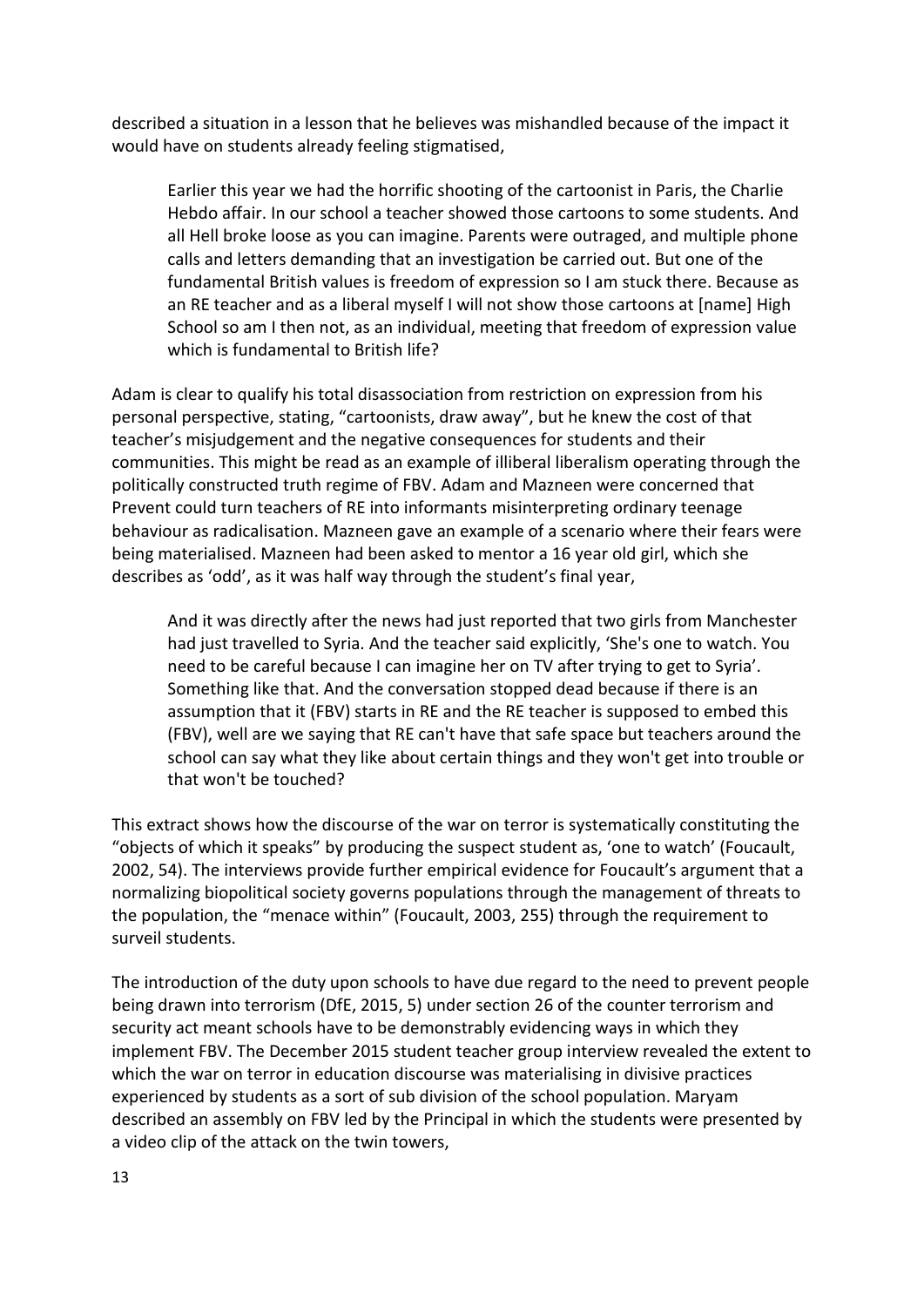My school …it's like 50% white, 50%, you know ethnic minority. Now, the Asian children they walked in and they were like right, from what we've heard about this assembly, 'this is targeted at us', so it's like, you know the way that she, when she came across in that video she was trying to address everyone but at the same time she was saying 'they', 'them', 'them Muslims', 'they did this', 'they do this, they do that'. So when you've got children who haven't got the academic ability to understand the, you know the reasons, and you know they can't understand these issues unless you explain it to them. So if they're watching that video, that's where the divisions are going to be created, they're the next generation, these divisions are created because of people like Theresa May [former Home Secretary], the younger generations are going to grow up, they're going to have hatred towards whites, towards black, towards you know, 'other' people, that's where the misunderstandings will start, that's where the judgements will start, so then it goes back to the question who has radicalised who?

## *Problematizing and reconfiguring FBV: "We're not British values teachers…we're RE teachers"*

The student teachers interviewed in February 2015 had no experience of the implementation of FBV and these interviews pre-date the safeguarding legislation introduced in July 2015 in the revised Prevent duty. There is less explicit criticism which may be a reflection of the early stages of the policy's implementation but as the group interview progressed the teachers developed a more critical perspective leading Shazia to question the nationalist connotations of FBV,

But we're not doing *British* studies, we're doing *RE* studies so we can study religions that are prevalent in other parts of the world. That's our subject, we're not *British* values teachers are we? We're *RE* teachers.

All the teachers interviewed agreed that RE was already addressing the values that FBV purports to foreground. There was consensus that they wanted to disassociate FBV from its nationalist connotations. They know that they are working in over regulated environments so they reconfigure statutory requirements within the pluralistic terms of the critical and phenomenological discourse of RE which has shaped their professional subjectivities. The teachers are not dupes and their narratives show how they are beginning to translate, and interpret policy creatively in their practice. "Global" citizen Adam reformulates FBV in terms of universal values,

As a teacher I'd still like to think that I work towards those universal ones of decency, good manners, empathy, caring for one another and really in a way I'd love to move away from even the construct …of Britishness… going towards just being a human.

Maryam came from the community her school serves, enabling her to build a strong relationship of trust with her pupils. She stated that they felt they were being "targeted" by the FBV discourse, but she was able to show through her pastoral practice in RE how she could mitigate its effects,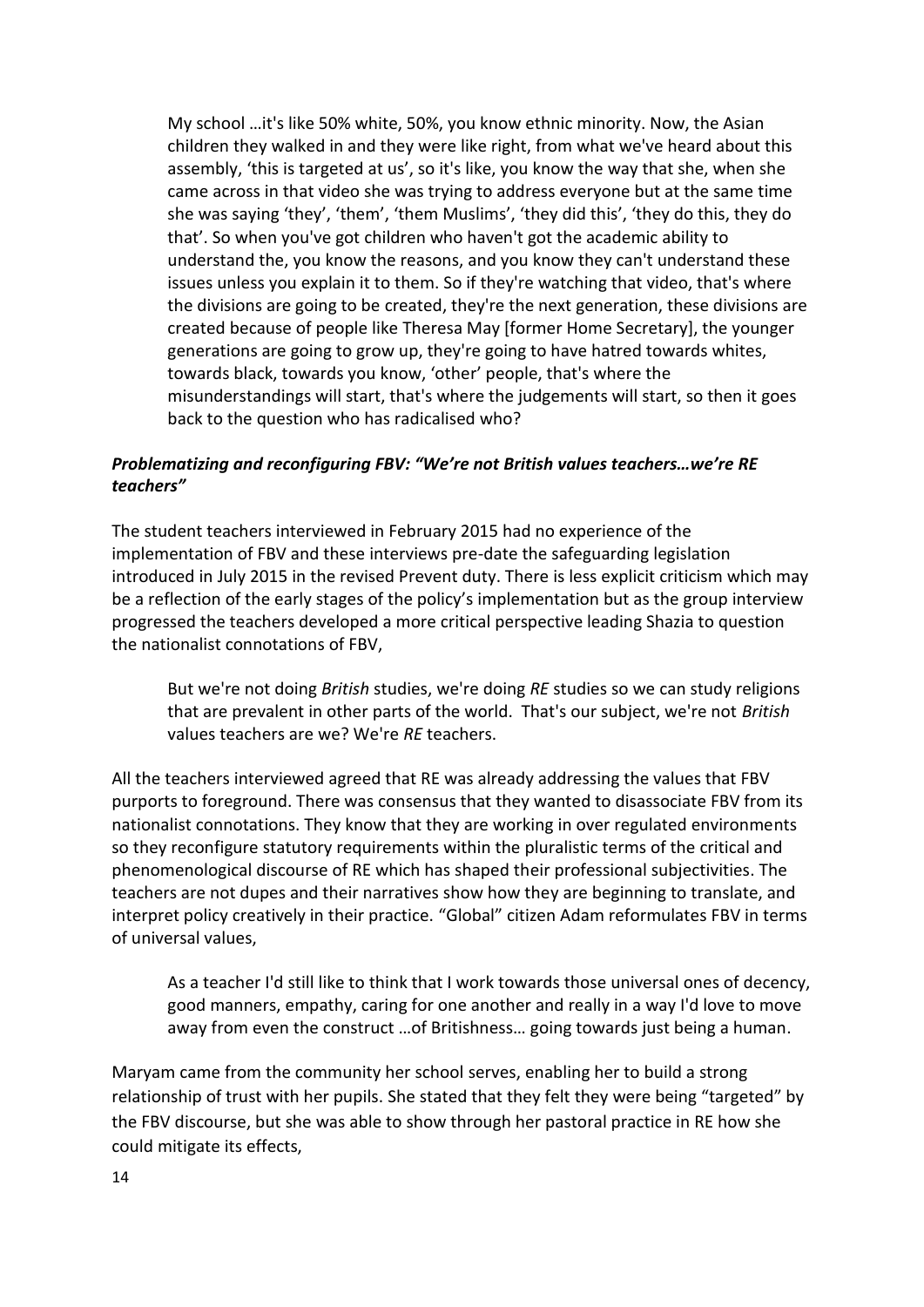We're not going in with a biased approach…when you are in your classroom you are able to create that comfortable environment for them to understand.

She described the "backlash" after the Paris attacks and how she was able to use RE to explore the concepts of revenge and forgiveness remarking that one of her Muslim pupil's responses was to quote Gandhi,

Miss, it's like a vicious circle, an eye for an eye and the whole world will go blind.

But perhaps more significantly she was able to facilitate more nuanced classroom discussions about religion problematizing the caricature of Islam as fundamentalist,

Fundamentalism exists in every single religion, it's not just Islam, but there is a focus on Islam.

Aleeza described an incident in her RE class room which took place after the Paris attack. Her example shows how her relationship with her non -Muslim mentor had produced a counter narrative, through RE, to the polarizing incitements of FBV, where reverence for those who had died in the Paris attacks was extended to bodies that exceed the normative requirements of the war on terror discourse. As Ball, Maguire and Braun (2012) have shown teachers can act in novel and creative ways to make adjustments to policy,

In our RE class my teacher said why are we observing this minute's silence, and all of the kids were like, 'Because of the Paris attacks.' And my teacher said, 'No, for all of them who have died and suffered around the world.' She made that categorically clear because for her that is what fundamental British values was, to show that respect to every life, whether you're a police, whether you're a Palestinian, whether you're a Syrian, whether you're a Parisian, whatever you are you show that minute's silence for every life.

#### **Discussion**

Foucault stated that the task of his critical project was to "to create a history of the different modes by which in our culture, human beings are made subjects" (Foucault in Rabinow, 1991, 7). Our analysis set out to investigate how the FBV discourse is shaping the ways teachers are made its subjects. We sought to examine the extent to which the teachers were able to accommodate the requirements of FBV and to gain insights, through their views of its effects upon their students. Our findings show that the FBV discourse is inherently divisive, magnifying the exclusionary dynamics of structural racism by creating a new constitutive outside, a new way for the Muslim teacher subjects of this study to be alienated but in their professional roles. The effects of the governmentality of unease are evident throughout the data, leading us to conclude that schools are now biopolitical sites of exclusion, border zones of the war on terror giving weight to Foucault's argument that politics is the continuation of war by other means (Foucault, 1980).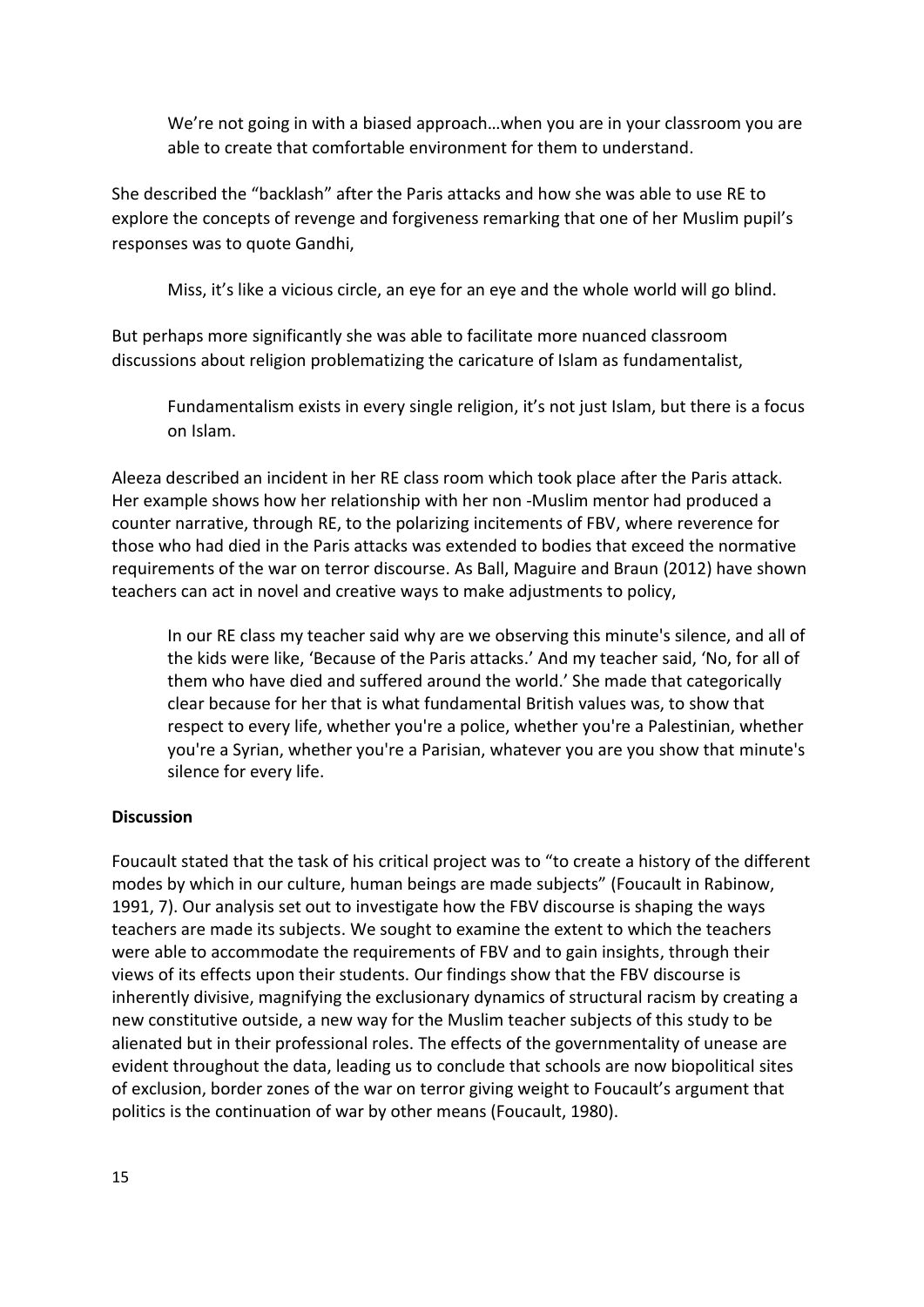These conclusions are evidenced most starkly through Maryam's account of the school assembly. The effects of the FBV assembly were to stratify students and teachers, through the exercise of disciplinary power, introducing a caesura into the school community. These disciplinary practices are experienced in terms of a binary choice between assimilation and compliance or social exclusion. As Foucault states,

"If the power of normalisation wished to exercise the old sovereign right to kill, it must become racist…when I say killing I obviously do not mean simply murder as such, but also every form of indirect murder: the fact of exposing someone to death, increasing the risk of death for some people, or, quite simply, political death, expulsion, rejection and so on" (Foucault, 2003, 256).

On this analysis alone it appears we are left with bleak prospects for the advancement of social justice and racial citizenship rights. However, our data also shows the teachers possess agency and the ontological and cultural resources to resist the objectifying effects of the Prevent strategy. Foucault states that whilst subjects are constituted through power relations, they are, "at the same time its vehicle" faced by a field of possibilities (Foucault, 1980, 106). The teachers we interviewed demonstrate agency through a reflexive refusal of FBV, derived in part from their own experiences of Islamophobia. There is recognition amongst the teachers that FBV is a governmental device which justifies state surveillance and instrumentality, "by provoking fear of the other, of dangerous social classes" (Morgan, in Vardalos et al, 2009, 90). It might be argued, that this manoeuvring of subjects around an incorrigible bio-political binary is a ruse of governmental power which operates the deliberate social sorting of compliant or resistant subjects. But these regulatory strategies and the governmental truths they circulate are problematized by the teachers.

The teachers are aware of the way that they and their Muslim students could be objectified by the power/knowledge strategies of Prevent. Foucault was particularly interested in the analysis of what he called the 'multiple points' of resistance in power relations, through attention to detail, to the micro level of the power network to show up "even when they are hidden, all the relationships of political power which actually control the social body and oppress or repress it" (Foucault, in Chomsky and Foucault, 2006, 40). Our interviews reveal the rich empirical under life of policy in the ways the teachers resist, disrupt and reappropriate policy (Ball, 1997). In Foucault's analysis of subject formation he also considers those processes of self-formation in which the person is active, what he called the technologies of the self or "ascesis" (Foucault, in Rabinow, 1991). Our data also shows that the teachers' subjectivities had been fashioned through their agency as RE practitioners evidenced in their recognition of the incompatibility of multi-cultural RE with civic nationalism. The critical and pluralistic underpinnings of Theology, Religious Studies and Philosophy provided the teachers with the resources to reposition and reappropriate the FBV discourse within a genuinely multi-cultural interpretive framework. Values, questions of identity and purpose are grist to the philosophical mill of an RE discourse that exceeds the narrow requirements of FBV, perhaps best expressed by Shazia,

We're not *British* values teachers…we're *RE* teachers.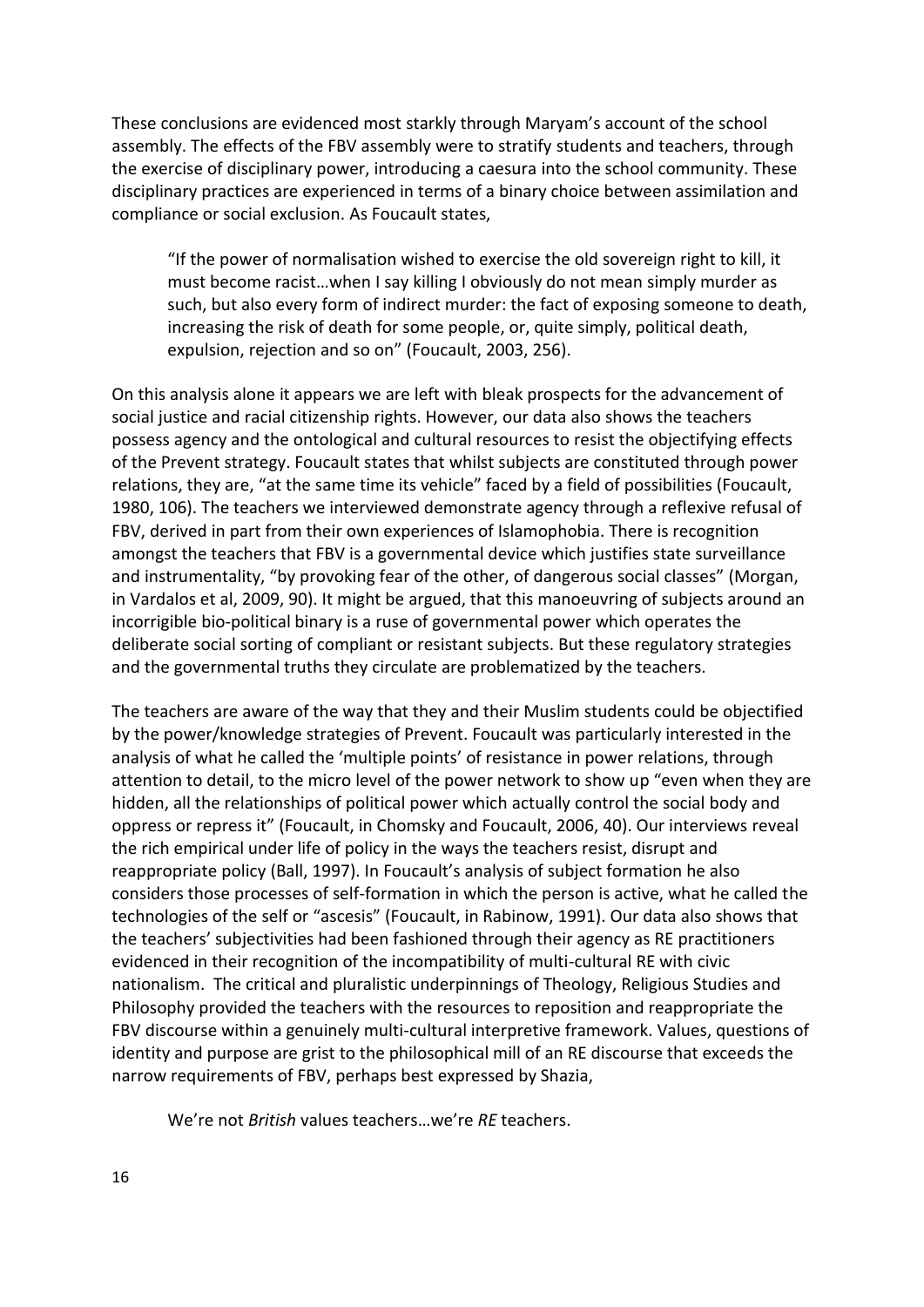As a critical study we sought to question the "violent imposition of the truth" of what governmental logics propose it means to be British in the "fog of war" (Ball, 2013, loc 1230). We have embraced Foucault's argument that the role of the critical public intellectual is to detach "the power of truth from the forms of hegemony, social, cultural and economic, within which it operates at the present time" (Foucault in Rabinow, 1991, 75) by foregrounding the dilemmas experienced by teachers implementing FBV. The teachers narratives problematise FBV revealing the agonistic element to power relations where they are marking out the ethical spaces that will enable them to, "develop conversations about belonging and being British" (Elton-Chalcraft et al, 2016) with their students through the reassertion of pluralistic education as the "practice of freedom" (Foucault, in Peters, 1998, 101). To this end we conclude that further empirical work is required to investigate enactments of FBV in practice in order to contribute to critical knowledge on how teachers resist policy, make adjustments or are discursively re-coded and made integrable through this governmentality of unease, thus undertaking Foucault's "real political task", by unmasking power in the workings of institutions and policies that appear neutral and independent (Foucault, 2006).

### **References**

Abbas, T. 2011. *Islamic Radicalism and Multicultural Politics* Abingdon: Routledge

Appleby, N. 2010. "Labelling the innocent: how government counter-terrorism advice creates labels that contribute to the problem". *Critical Studies on Terrorism* 3(3): 421-436

Arthur, J. 2015. "Extremism and Neo-Liberal Education Policy: A Contextual Critique of the Trojan Horse Affair in Birmingham Schools". British Journal of Educational Studies 63(3):311- 328.

Ball, S. 1997. *Education Reform: A Critical and Post Structural Approach.* Buckingham: Open University Press

Ball, S. 2013. *Foucault, Power and Education* Abingdon: Routledge [Kindle version]

Bigo, D. 2002. "Security and Immigration: towards a critique of the governmentality of unease". *Alternatives* 27: 63-92

British Educational Research Association (BERA).2011. *Ethical Guidelines for Educational Research, British Educational Research Association* [on-line], available at: [https://www.bera.ac.uk/wp-content/uploads/2014/02/BERA-Ethical-Guidelines-](https://www.bera.ac.uk/wp-content/uploads/2014/02/BERA-Ethical-Guidelines-2011.pdf?noredirect=1)[2011.pdf?noredirect=1](https://www.bera.ac.uk/wp-content/uploads/2014/02/BERA-Ethical-Guidelines-2011.pdf?noredirect=1) accessed 25.03.16

Brenkman, J. 2007. *The Cultural Contradictions of Democracy: Political Thought since September 11* Princetown: Princetown University Press

Ball, S., Maguire, M., and Braun, A. 2012. *How Schools do Policy: Policy Enactments in Secondary Schools*. Routledge: Abingdon.

Cameron, D. 2011. *PM's speech at Munich Security Conference* [on-line] available at <https://www.gov.uk/government/speeches/pms-speech-at-munich-security-conference>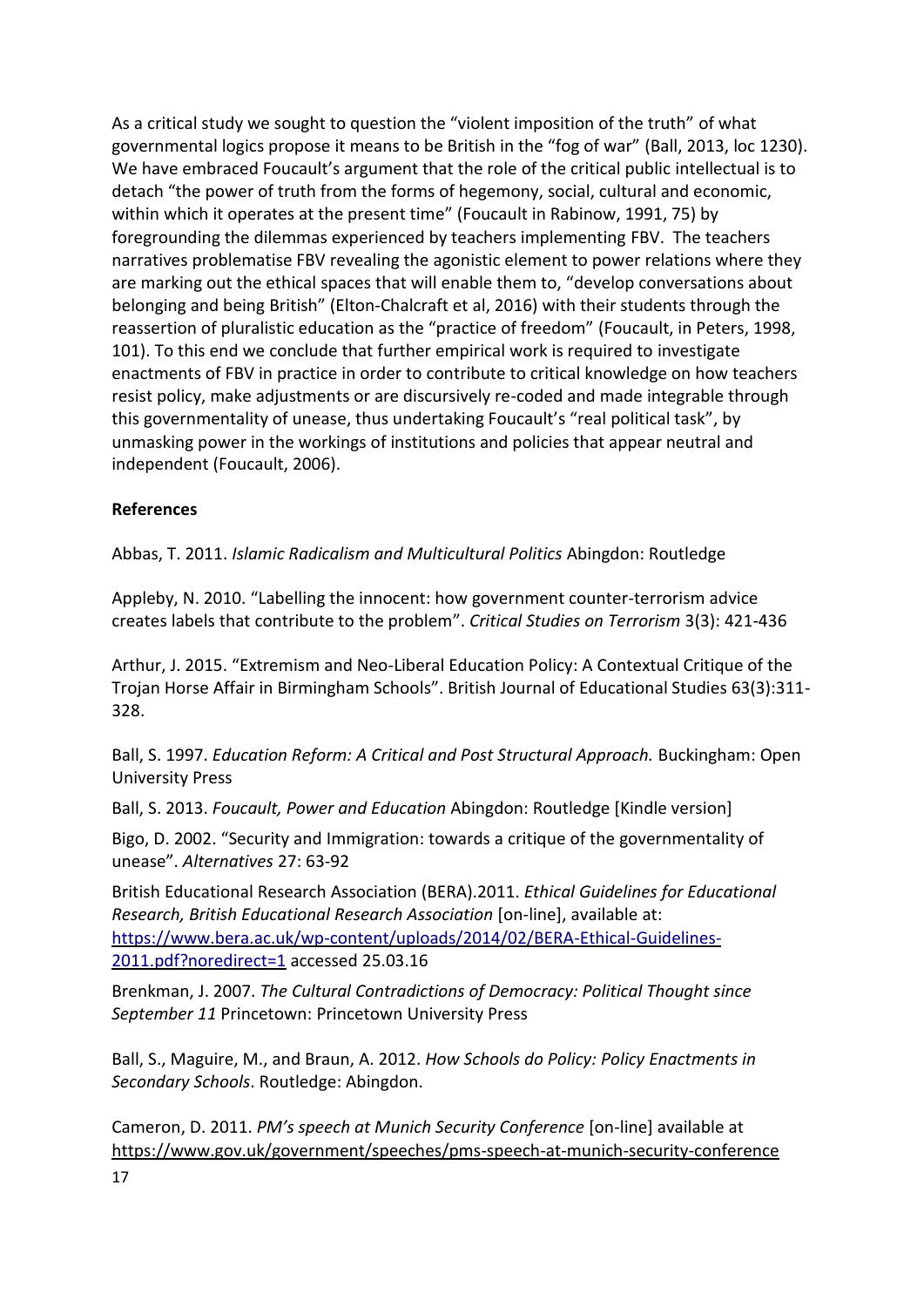accessed 18.11.16

Chomsky, N. and Foucault, M. 2006. *The Chomsky- Foucault Debate* New York: The New Press

DfE. 2014. *Promoting fundamental British values as part of SMSC in schools departmental advice for maintained schools* DfE: Crown copyright

DfE. 2013. *Teachers standards guidance for school leaders, school staff and governing bodies (introduction updated 2013)* DfE: Crown copyright

DfE. 2015. The Prevent Duty. Departmental advice for schools and childcare providers. DfE: Crown copyright

Dearden, L. 2015. David Cameron extremism speech [on-line] available at [http://www.independent.co.uk/news/uk/politics/david-cameron-extremism-speech-read](http://www.independent.co.uk/news/uk/politics/david-cameron-extremism-speech-read-the-transcript-in-full-10401948.html)[the-transcript-in-full-10401948.html](http://www.independent.co.uk/news/uk/politics/david-cameron-extremism-speech-read-the-transcript-in-full-10401948.html) accessed 18.11.16

Denzin, N. and Lincoln, Y. 2003. *Collecting and Interpreting Qualitative Materials* Thousand Oaks: Sage.

Dreyfus, H., and P. Rabinow.1983. *Michel Foucault: Beyond Structuralism and Hermeneutics*. Chicago: Chicago University Press

Elton-Chalcraft, S., Lander, V., Revell, L., Warner, D., and Whitworth, L. 2016. "To promote, or not to promote fundamental British values? Teachers' standards, diversity and teacher education". *British Educational Research Journal*, DOI:10.1002/berj.3253 published on-line November 3, 2016

Farrell, F. 2016. "Why all of a sudden do we need to teach fundamental British values? A critical investigation of student teacher positioning within a policy discourse of discipline and control". *Journal of Education for Teaching*, 42 (3): 280-297

Faubion, J. 2002. *Power: Essential Works* London: Penguin

Foucault, M. 1980. *Power/Knowledge* Edinburgh: Pearson Education

Foucault, M. 1991. *Discipline and Punish* London: Penguin

Foucault, M. 1998. *The Will to Knowledge: The History of Sexuality: 1.* London: Penguin.

Foucault, M. 2003. *Society Must Be Defended*, London: Penguin

Foucault, M. 2009. *Security, Territory, Population* Houndsmills: Palgrave Macmillan

Gillies, D. 2015. *Educational leadership and Michel Foucault* Abingdon: Routledge

Gilroy, P. 2005. *Postcolonial Melancholia* New York: Columbia University Press

Great Britain Parliament .2015. *Counter-Terrorism and Security Act* [on-line] available at [www.legislation.gov.uk/ukpga/2015/6/contentsenacted](http://www.legislation.gov.uk/ukpga/2015/6/contentsenacted%20accessed%2025.03.16) accessed 25.03.16

Gutting, G. ed. 2005. *The Cambridge Companion to Foucault* Cambridge: Cambridge University Press

Halliday, J. 2016. Almost 4,000 people referred to UK deradicalisation scheme last year [online] available at [https://www.theguardian.com/uk-news/2016/mar/20/almost-4000](https://www.theguardian.com/uk-news/2016/mar/20/almost-4000-people-were-referred-to-uk-deradicalisation-scheme-channel-last-year) [people-were-referred-to-uk-deradicalisation-scheme-channel-last-year](https://www.theguardian.com/uk-news/2016/mar/20/almost-4000-people-were-referred-to-uk-deradicalisation-scheme-channel-last-year) accessed 18.11.16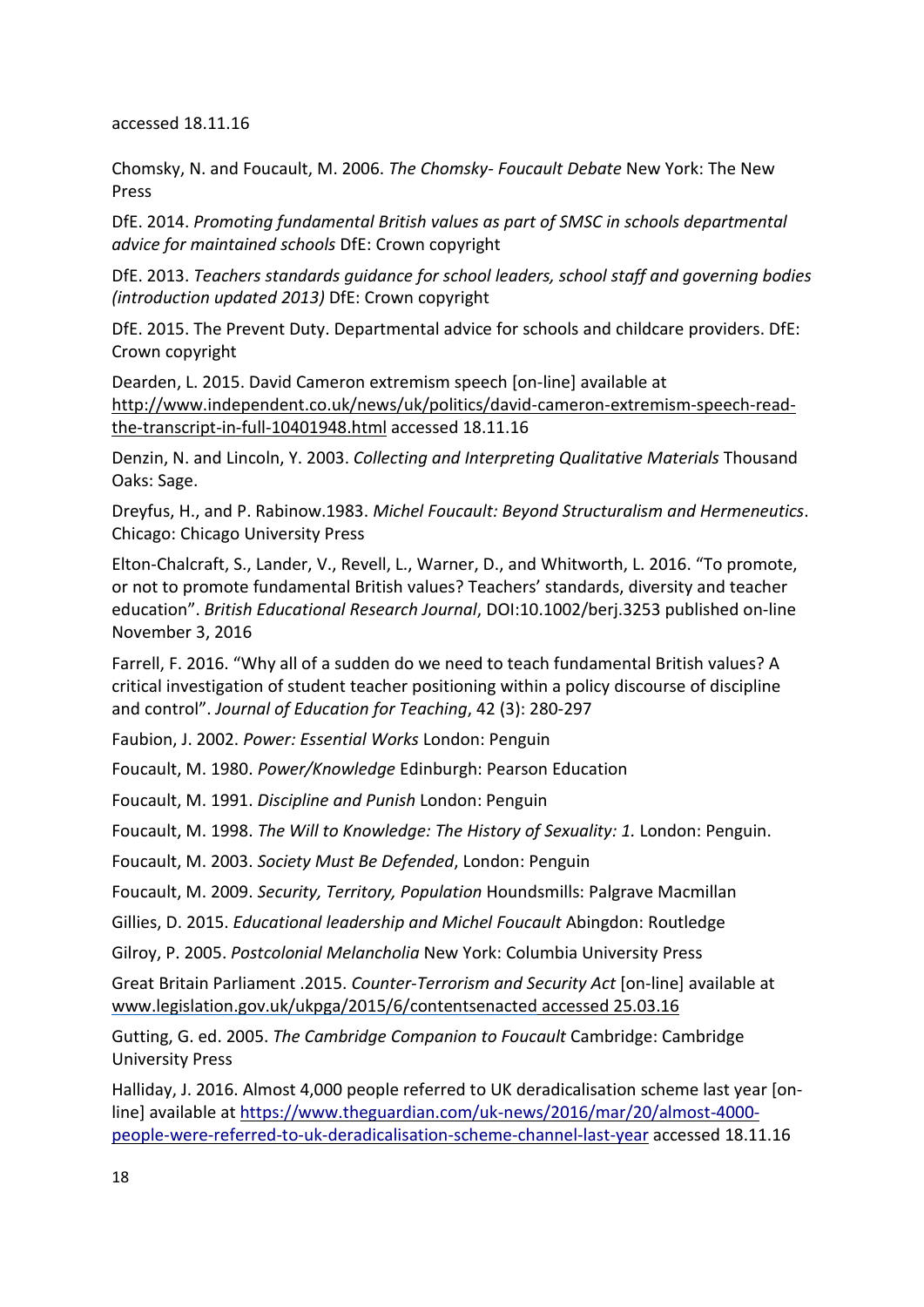HM Government.2011. Prevent *Strategy* [on-line] available at

[https://www.gov.uk/government/uploads/system/uploads/attachment\\_data/file/97976/pr](https://www.gov.uk/government/uploads/system/uploads/attachment_data/file/97976/prevent-strategy-review.pdf) [event-strategy-review.pdf](https://www.gov.uk/government/uploads/system/uploads/attachment_data/file/97976/prevent-strategy-review.pdf) accessed 18.11.16

HM Government .2015. *Prevent* Duty Guidance: for England and Wales [on-line] available at [https://www.gov.uk/government/uploads/system/uploads/attachment\\_data/file/439598/p](https://www.gov.uk/government/uploads/system/uploads/attachment_data/file/439598/prevent-duty-departmental-advice-v6.pdf%20accessed%2018.11.16) [revent-duty-departmental-advice-v6.pdf](https://www.gov.uk/government/uploads/system/uploads/attachment_data/file/439598/prevent-duty-departmental-advice-v6.pdf%20accessed%2018.11.16) accessed 18.11.16

Home Office. 2001. *Community Cohesion: A Report of the Independent Review Team* [online] available at <http://dera.ioe.ac.uk/14146/1/communitycohesionreport.pdf>accessed 18.11.16

Home Office. 2017. *Individuals referred to and supported through the Prevent programme April 2015 to March 2016* [on-line] available at

[https://www.gov.uk/government/uploads/system/uploads/attachment\\_data/file/662824/i](https://www.gov.uk/government/uploads/system/uploads/attachment_data/file/662824/individuals-referred-supported-prevent-programme-apr2015-mar2016.pdf) [ndividuals-referred-supported-prevent-programme-apr2015-mar2016.pdf](https://www.gov.uk/government/uploads/system/uploads/attachment_data/file/662824/individuals-referred-supported-prevent-programme-apr2015-mar2016.pdf) accessed 09.01.18

Jerome, L. and Clemitshaw, C. 2012. "Teaching about Britishness? An investigation into trainee teachers' understanding of Britishness in relation to citizenship and the discourse of civic nationalism". *The Curriculum Journal* 23(1): 19-41

Kapoor, N. 2013. "The advancement of racial neoliberalism in Britain". *Ethnic and Racial Studies* 36(6): 1028-1046

Keddie, A. 2014. "The politics of Britishness: multiculturalism, schooling and social cohesion". *British Educational Research Journal* 40(3): 539-544

Kundnani, A. 2009. Spooked! How not to prevent violent extremism [on-line] available at <http://www.irr.org.uk/news/spooked-how-not-to-prevent-violent-extremism/> accessed 18.11.16

Lander, V. 2011."Race, culture and all that: An exploration of the perspectives of White secondary student teachers about race equity issues in their initial teacher education". *Race, Ethnicity and Education*, 14(3): 351-364

Lander, V. 2016."Introduction to fundamental British values". *Journal of Education for Teaching*, 42 (3): 274-279

Lynch, O. 2013."British Muslim youth: radicalisation, terrorism and the construction of the other". *Critical Studies on Terrorism* 6(2): 241-261

Lotringer, S., ed.1996. *Foucault Live* Semiotext(e): Columbia

Maylor, U. 2010."Notions of diversity, British identities and citizenship belonging". *Race, Ethnicity and Education*, 13(2): 233-252

Maylor, U. 2016."I'd worry about how to teach it: British values in English classrooms". *Journal of Education for Teaching*, 42 (3): 314-328

Miller, J. 2013. "'REsilience' Violent Extremism and Religious Education". *British Journal of Religious Education* 35(2): 188-200

Panjwani, F. 2016. "Towards an overlapping consensus: Muslim teachers' views on fundamental British values". *Journal of Education for Teaching*, 42 (3): 329-340